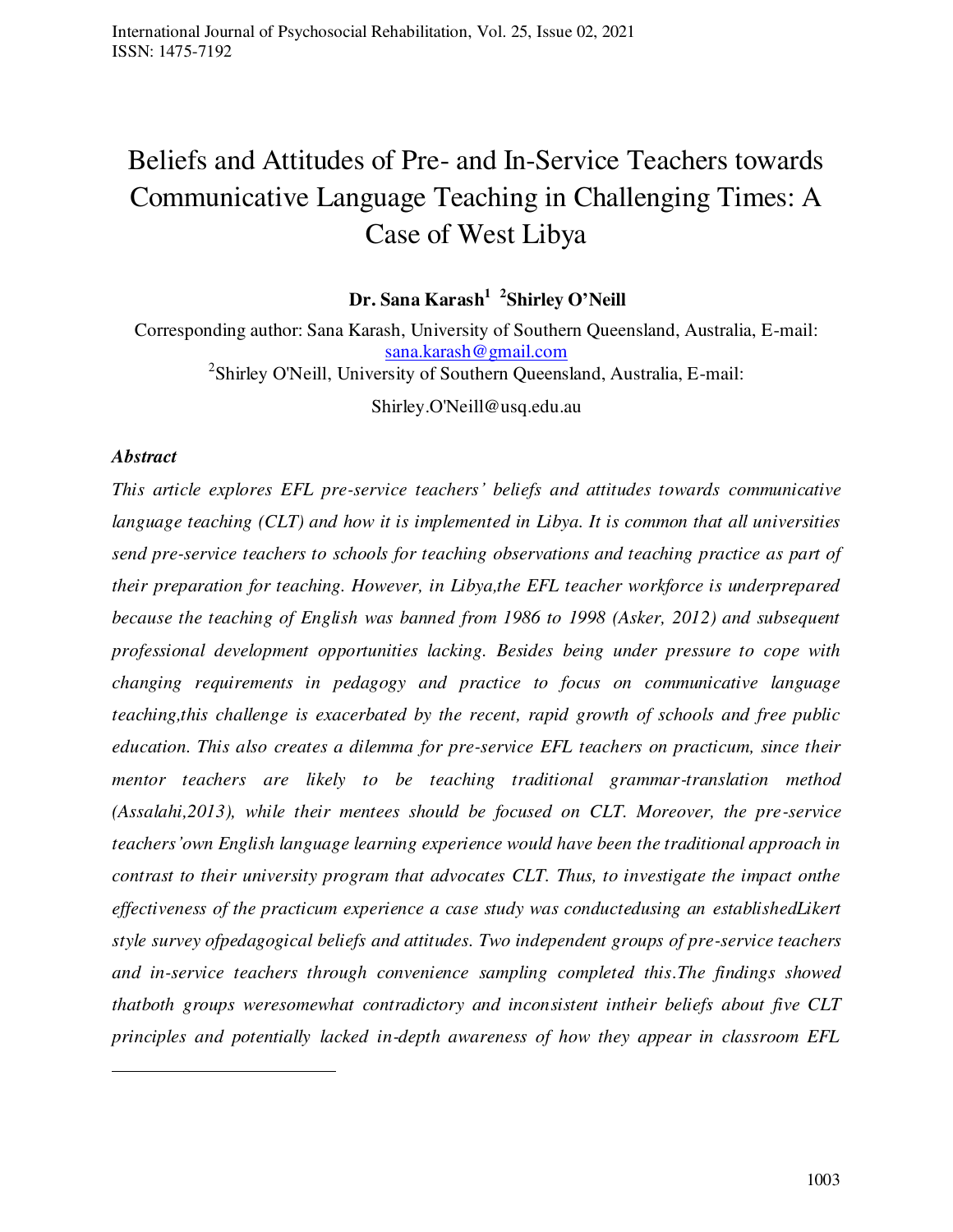*practice. Their responses also provided insights into the barriers to implementing CLT, which related to large class sizes, long term personal experience of the grammar translation method, students' expectations and lack of professional learning of ISTs. These findings can be used to reform policy and develop EFL teachers' professional learning, as well as reviewInitial Teacher Education programs in challenging contexts such as this.* 

*Keywords: Communicative language teaching, EFL practicum, EFL pre-service teachers, EFL teacher beliefs, EFL teacher attitudes, languages pedagogy, postmodern era* 

## **1 Introduction**

Communicative language teaching (CLT), although not new, is relatively new for EFL teachers in developing countries around the world, such as Libya, where educational authorities have developed a national English curriculum that endorses some forms of CLT (GPCE 2009; Her2007; Johnson 2015).*The comprehensive policy of education for all* (GPCE, 2009)is responsible for managing and controlling all aspects of Libyan education, such as teachers' employment, admission to schools and university, curriculum development, examination and inspections (GPCE2009; Orafi and Borg 2009; Shihibaand Embark 2011). Since 2000 the intention for the EFL teaching curriculum in Libyan schools has changed from traditional method to a requirement to teach the Communicative Language Teaching (CLT) approach.

This change requires teachers to make a major shift in their teaching styles, methods and pedagogical principles from the traditional grammar-translation method (Athawadi 2019) to a communicative approach (Orafi and Borg 2009; Wei et al. 2018). As this change is occurring for EFL teachers in other countries, both developing and developed, recent research suggests thatin spite of government requirements there are difficulties associated withmoving away from traditional teacher-directed practice. This applies particularly when their own schooling experience has involved a traditional pedagogical approach (see Amin 2016, Ariatna2016; Diallo 2014; Hayes 2018;Ibrahim and Ibrahim 2017; MasonandPayant 2019; Rahman et al. 2019).These studies, conducted in Cyprus, Indonesia, Bahrain Senegal,Egypt, Ukraine, and Bangladesh, respectively, reinforce that to facilitate change it requires much more than action at the policy level. Thus, imposing change requires not only a need for in-service teachers (PSTs) to engage in professional learning about CLT, but also for them to come to grips with CLT during their preparation, since their personal school experience has modelled the traditional way.Importantly, it needs to be understood that the introduction of CLT presented an entirely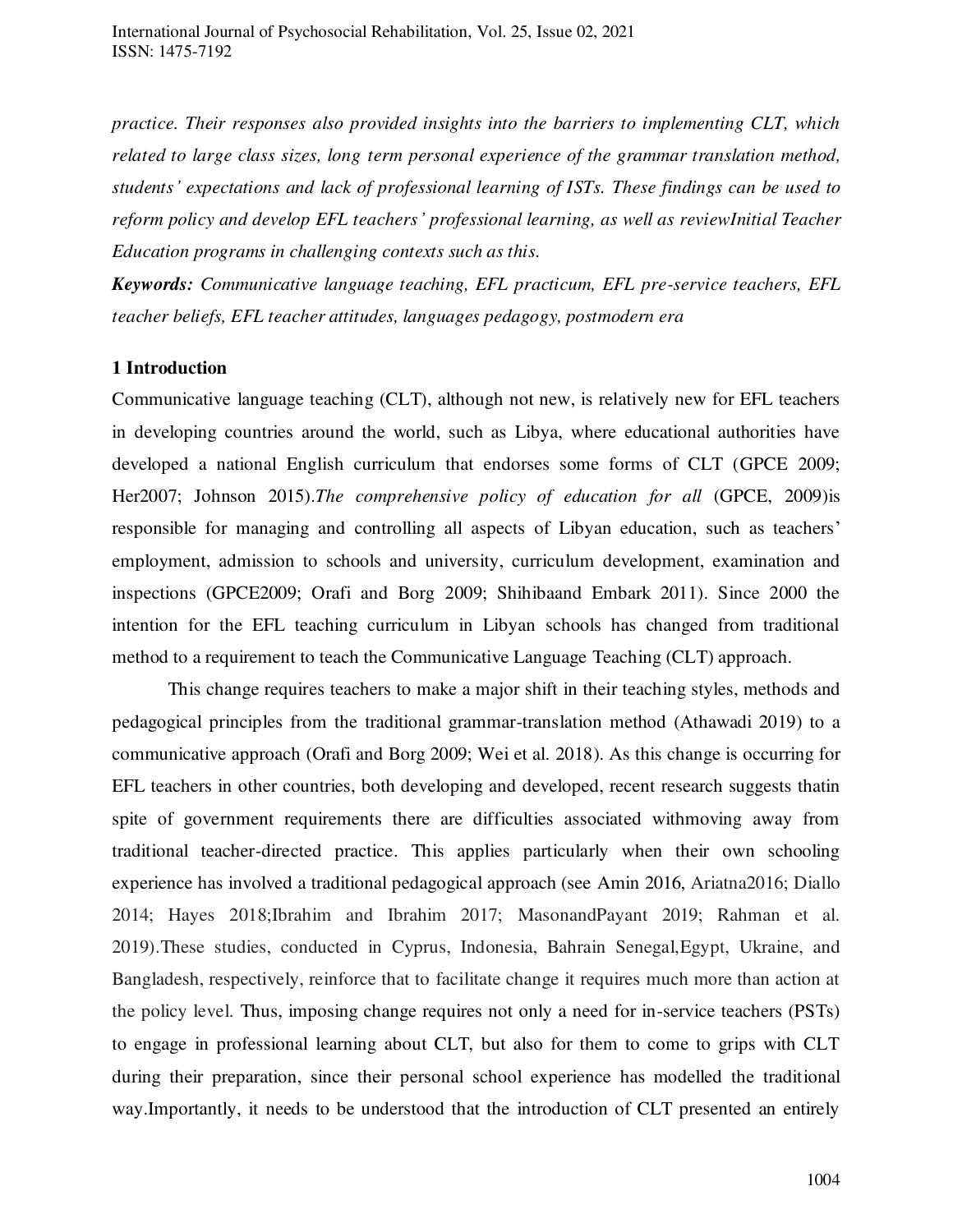new paradigm for teaching EFL in the Libyan context of this research, and the decision to adoptthis postmodern approach was also meant to raise the status of the English language and teaching EFL.

Therefore, because of established practices it is a significant challenge for a university education program to prepare PSTs to implement the CLT 'innovation' during their teaching practicum, particularly when it is already limited to a single time period. Therefore,this research sought to explore the established practices from the perspective of PSTs' beliefs and attitudes, to the extent that they may act as a barrier or enabler to their uptake of the communicative approach.Teachers'beliefs and attitudes have been recognised over several decades as having an impact on their pedagogy and practice (Johnson 2016;Karavas-Doukas 1996;Lashgari et al. 2014; Tochon 2014). Research also suggests that teachers' beliefs and attitudes have more impact on practice than mere requirements to change their approach (Debreli 2012; Kaymakamoğlu 2018: 33). Part of the reason for this is because teachers are the central decisionmakers about what they should teach and how they teach it (KliemeandVieluf 2009). Thus, to address this issue the research considered Kumaradivelu's (1994) "strategicframework for L2 teachers [that she designed] to empower teachers with the knowledge, skill, attitude, and autonomy to develop for themselves a systematic, coherent and relevant alternative method". This framework is informed by principled pragmatism and social constructivism. It consists of ten macro-strategies, which"expect teachers to: (1) maximise learning opportunities, (2) facilitate negotiated interaction, (3) minimise perceptual mismatches, (4) activate intuitive heuristics, (5) foster language awareness, (6) contextualise linguistic input, (7) integrate language skills, (8) promote learner autonomy, (9) raise cultural consciousness, and (10)ensure social relevance"(Kumaradivelu's, 1994: 35).These strategies formed the basis of the survey to explore Libyan pre-service teachers and in-service teachers thinking about their pedagogical practices.

## **2 Literature review**

Numerous studies have examined EFL teachers' attitudes and perceptions toward learning in general (Uysal and Yavuz 2015) and some have typically adopted theBeliefs about Language Learning Inventory (BALLI) (Horwitz, 1985). Othershave specifically focused on researching teachers' attitudes towards CLT principles using Karavas- Doukas' (1996) attitude scale(Amin 2016; Mangubhai et al. 1998, 2007; Sanderson 2013; Ibrahim and Ibrahim 2017; Lashgari et al. 2014; Yilmaz 2018). These studies found that while teachers held positive attitudes toward CLT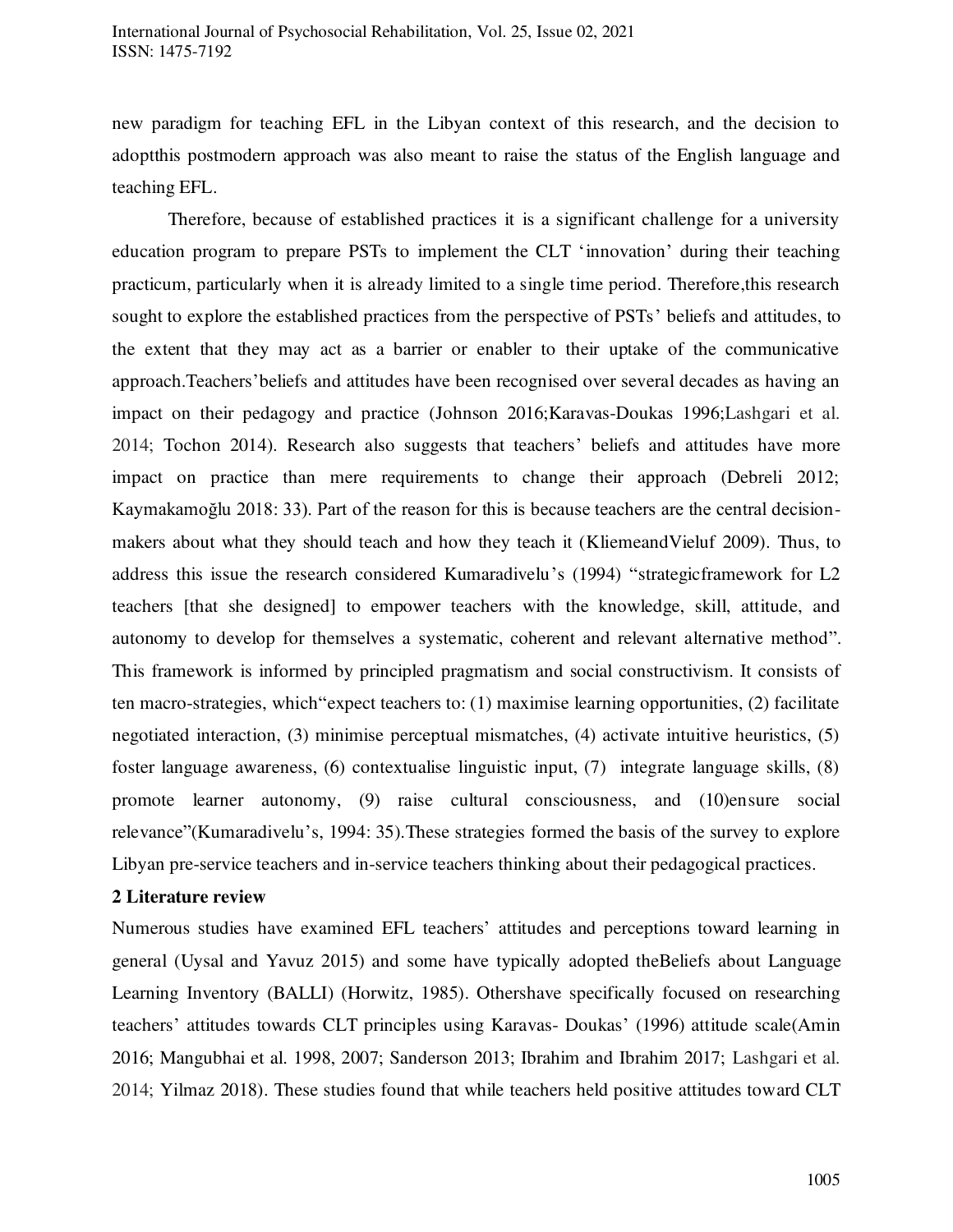principles, they were unable to practice CLT effectively, and lacked proficiency to transfer their knowledge to practice. Although, the principles and theory of CLT are well documented, teachers' beliefs and attitudes about themwere found to beinconsistent (Mangubhai et al. 1998, Karavas- Doukas 1996; Lashgari et al.2014; Yilmaz 2018).

This inconsistency also applied to the results of studies conducted in Libya that investigated secondary school EFL teachers' beliefs towards the implementation of CLT. It was concluded that these in-service teachers (ISTs) were not sufficiently equipped to be able to change their traditional practice to that associated with communicative language teaching (Aloreibiand Carey 2017; Asker 2012; Athawadi 2019; Orafi and Borg 2009; Rahuma 2016;Shihiba and Embark 2011). This was in spite of it being government policy and provision of a prescriptive curriculum.Thus, this research also confirmed that even though teachers may have positive perceptions of CLT, they were still unable to put the approach into practice. It has been suggested that one possible reason for this is that teachers generally model their practice on that of their own schooling as, for example, Wahyuni (2012) found evidence of this through classroom observations.

Research into pre-service teachersof EFL has also investigated their beliefs and their perceptions of the characteristics of effective teachers (Decker andRimm-Kaufman 2008; Onwuegbuzie et al.2007).Also in UysalandYavus's (2015) investigation of PSTs' attitudes towards grammar teaching, their findings showed they held positive attitudes,althoughtheir attitudes changed depending on theirage and their English language level. Similarly, Yavuz's (2015) survey of fourth-year Turkish, university students' attitudes to EFL teaching, and the extent to which pre-service teachers were equipped to change from the grammar-translation method to CLT after four years of undergraduate study, found they welcomed the change to a social constructivist approach. Three reasons for this were identified:(1) the Turkish examination policy system encouraged it, (2) it helped address the crowded classrooms and low learner motivation, and(3) it focused on the teacher's role and use of materials. Yet, he argued that the change would not be possible unless the education policy and teacher training curriculum reflected a common purpose and more practical application.He argued,that ELT programs at universities were based on theoretical knowledge rather than reflecting the needs of novice EFL teachersin public schools. Therefore, in the light of the fact that the present cohorts of PSTs in the Libyan context will form the basis of anemerging new skilled EFL workforce, theireffective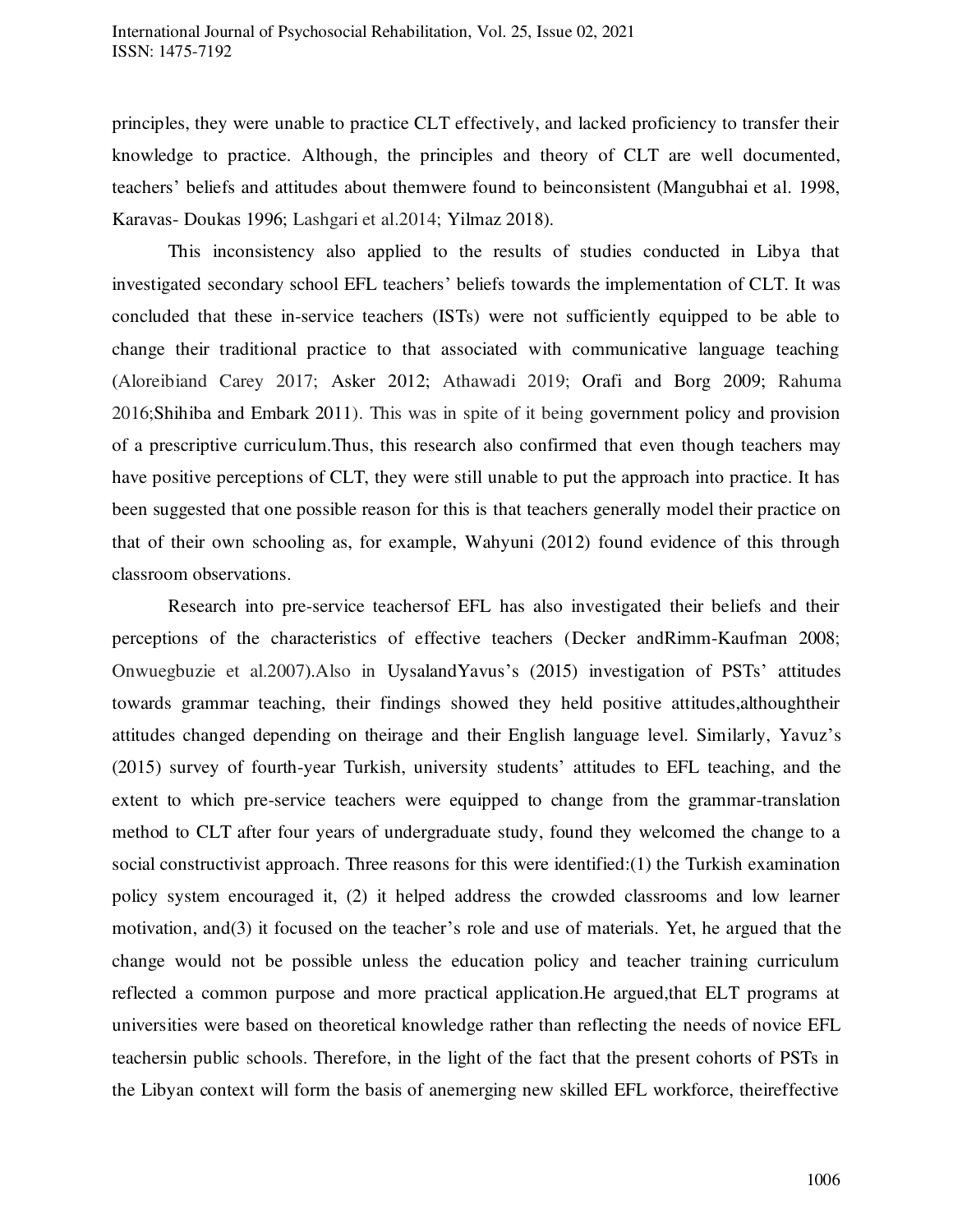preparation for implementingCLT is of paramount importance. To this end the present research aimed to identify the possible factors that could hinder the pedagogical shift required for CLT implementation. Thus, the study aimed to answer the following question:

How do Libyan pre-service and in-service English as foreign language (EFL) teachers perceive CLT in terms of their beliefs and attitudes?

# **3 Methodology**

3.1 Research design

As part of a larger project by the first author for her doctoral research. The research was conducted following ethical approval through the authors' university. In Libyan Initial Teacher Education (ITE), those PSTsspecialising in EFL, spendtwo weeks in schools observingexperienced ISTsand an additional two weeks on practicum carrying out their own teaching. The qualification is a four-year s Bachelor of Education.The EFL practicum programsare not coordinated across Libyan universities, so each university organises its owntimingin conjunction with local schools.

# 3.2 Research setting and participants

Convenience sampling was applied to select two groups of participants (PSTs and ISTs), using the snowball technique. This resulted in a total of 79 pre-service teachers (69 female and 10 male) from sevenuniversities in Western Libya and 33 in-service teachers (27 females and five males) from both public primary and secondary schools,in a major city area,completing the survey, which was provided in hard copy. The majority of PSTs (88%) were aged between 18-24 years, with the remainder 25-34 years old, whereas the ISTs' ages ranged from 18 to 54 years. The snowball technique was selected because of the difficulties associated with travel owing to the current disruptions and an online survey was not advisable because potential participants may have difficulties accessing the Internet.

# 3.3 Survey design

Apart from gathering demographicdata, the survey consisted of two parts drawn from wellestablishedinstruments. The first part replicatedKumaravadivelu's(1994) ten belief statements on macro pedagogical strategies that teachers should ideally apply in post-method era teaching as noted earlier.The second part of the surveyutilisedKaravas-Doukas's (1996) BALLI that required participants to rate the extent to which they agreed with a total of 24 items that related to five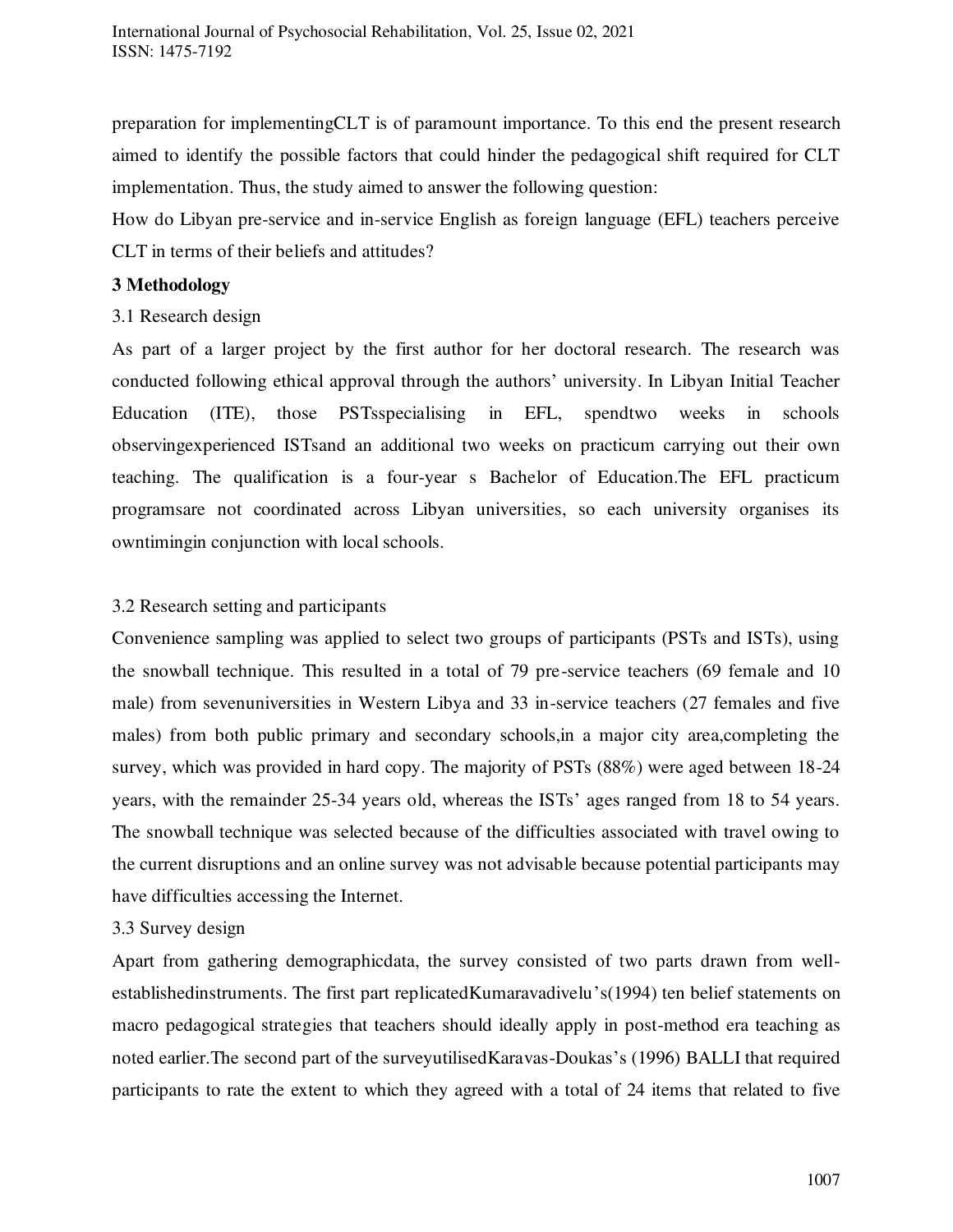pedagogical areas applicable to CLT: 1) group work/pair work -4 items (2, 9, 13,22); 2) Quality and quantity of error correction- 4 items (1, 6, 14, 10), 3);Theroleand contribution of learners in the learning process -6 items (4, 5, 8, 11, 20, 24), 4);Teacher's role in the classroom- 4 items (7, 16, 19, 21); and 5) Place and importance of grammar- 6 items (3, 12, 15, 17, 18, 23) (p. 191). However,a variety of interpretations in previous studies had occurred in relation to the categorisation of some of the items because these studies did not refer back to Karavas-Doukas's (1996) original work, whereasthe current study followed her original rationale.However, the present research used a six-point agreement scale rather than the original inventory's five-point scale to avoid the potential for participants to select the 'mid-choice'. The choices were: "Strongly Agree", "Agree", "Slightly Agree"- "Slightly Disagree", "Disagree", "Strongly Disagree". In keeping with Karavas-Doukas's (1996) wording, for half of the survey the items were written in the positiveand the remainder negative, such that in the analysis the latter ratings were reverse coded. The inclusion of negative items is a strategy to help check the reliability of participants' responses. The participants were provided with the option of completing either an English version or a translated Arabic version of the survey.

#### 3.4 Data analysis

Both the results of Part A and Part B of the survey were analysed based on descriptive statistics using the aggregated positive percentage agreement ratings of each item (rating for 4, 5 and 6) (Ingram KonoSasakiand O'Neill, 2009). This was because,firstly, for the results of Part A,a nonparametric Mann Whitney U test for independent samples, one-tailed, in predicting pre-service teachers would have a statistically significant greater agreement with the Kumaravadivelu'sstrategies than the ISTs, was not significant (p>.05; z-score -0.0378). Thus, these ten strategies were then grouped into (a) those that related to what teachers should do in the postmethod era of EFL pedagogy and (b) those that related to common pedagogical issues. Secondly,for the results of Part B, an exploratory factor analysis of the BALLI items revealed that the correlations between items was too small to construct subscale factorsof CLT principles.However, of note is that the reliability of the Likert-scalewas shown to be on a par with previous studies such as NgocandIwashita (2012), with aCronbach's alpha of 0.68. Since this result wasslightly less than deemed adequate at <.70, as recommended in most social science research(Santos 1999),these data were also analysed on the basis of positive percentage agreement ratings.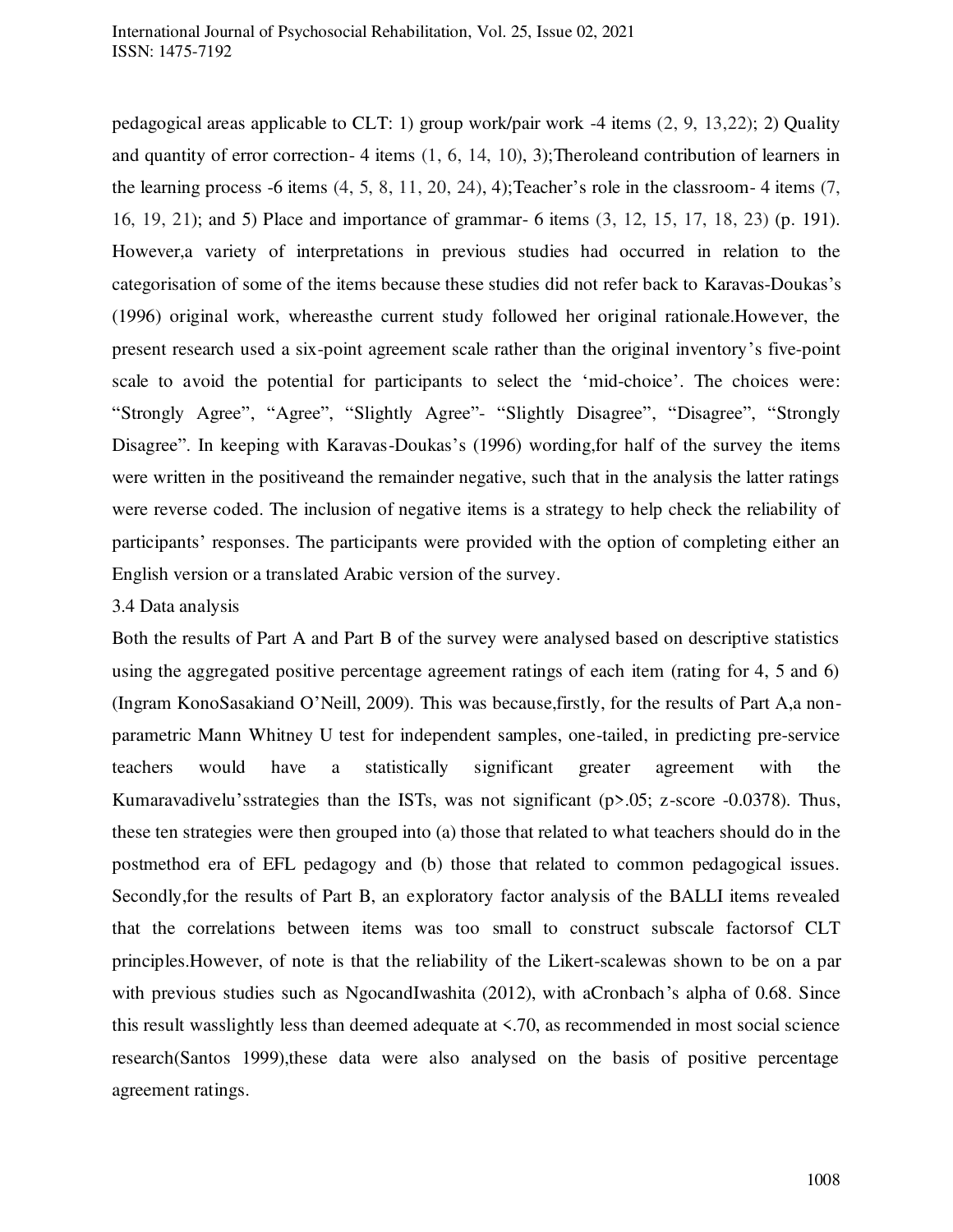## **4 Results**

#### 4.1 **Survey Part A – Response to Kumaravadivelu'sten EFLmacro-pedagogical strategies**

This section reports the results of Part 1 of the survey that analysed PSTs' and ISTs' responses to Kumaravadivelu's ten EFL macro-pedagogical strategies. Table 1 shows that the majority of both groups agreed with each of the five statements on what teachers should do pedagogically.Percentage positive ratings ranged between approximately 85% and 96% across the groups. Only in relation to items 4 and 1 were there indications of differences in opinion. Compared with 94% of ISTs agreeing that*the teacher's job is not to transmit knowledge but to create as many learning opportunities as possible,* this dropped to 87% for PSTs. Yet in relation to Item 4, *Teachers should provide enough information for students to infer underlying grammatical rules because it is impossible to teach all the rules of English explicitly*, the situation was reversed. Ninety-two percent of pre-service teachers agreed with this compared with only 85% of in-service teachers. Thus, almost all participants in the two groups supported the need to develop learner autonomy, draw upon their students' cultural knowledge and compare the properties of their first language with English. However, there responses to Item 4 imply PSTs' may be more aware of how a focus on CLT moves away from teaching grammar through discrete rules. On the other hand, the ISTs' responses to Item 1 showed them to be slightly more positive towards CLT practice than the PSTs.

**Table 1.** Comparison of PSTs' and ISTs' agreement with the five EFL macro-strategies on what teachers should do

| Kumaravadivelu's (1994) EFL macro-pedagogical strategies                              | <b>PST</b> | <b>IST</b> |
|---------------------------------------------------------------------------------------|------------|------------|
| 8. Teachers should help students to learn on their own by raising awareness of 96     |            | 94         |
| effective learning strategies and providing problems and tasks that encourage         |            |            |
| learners to use planning and self-monitoring.                                         |            |            |
|                                                                                       |            |            |
| 9. Teachers should allow students to become cultural informants by identifying the 95 |            | 97         |

cultural knowledge learners bring to the classroom and by using it to help them share their perspectives with the teacher as well as other learners.

4.Teachers should provide enough information for students to infer underlying 92 85grammatical rules because it is impossible to teach all the rules of English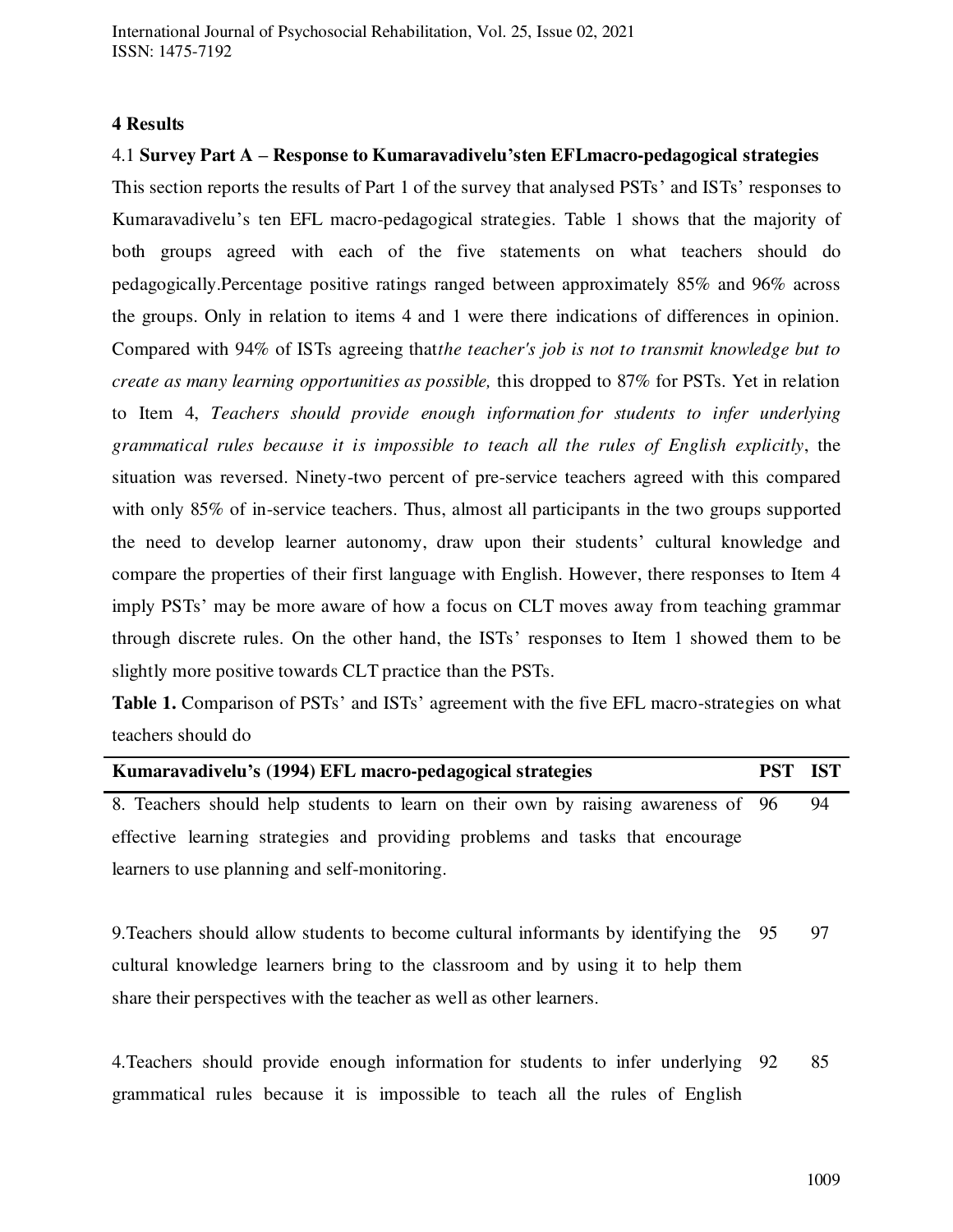explicitly.

1. The teacher's job is not to transmit knowledge but to create as many learning 87 94 opportunities as possible.

85 88

5. Teachers should get students to learn the formal properties of English and then to compare and contrast these formal properties with their first language.

Table 2 reports PSTs' and ISTs' agreement with Kumaravadivelu's five EFL macro-strategies that address pedagogical issues that suggest some subtle differences in the appreciation of CLT practices. It shows there was close agreement between the two groups with regards to items 3, 6 and 7 that show a mutual appreciation particularly for the need for "meaningful discourses" in EFL learning (6), and, for almost three-quarters of each group, the need to reduce *mismatches between teachers' intention and students' interpretation of what is being taught* (3). However, Item 7 raises some concern, since 42% of both groups did not agree that the separation of the four macro skills was artificial, thus, suggesting a lack of appreciation of the need to integrate these skills as part of CLT. Responses to Item 10, *Learning English has social, political, economic, and educational dimensions which shape the motivation to learn it, to determine how it will be used, and to define the skills and proficiency level needed to speak it, shows a greater* percentage of PSTs(94%) were in agreement compared with 88% of ISTs. Although a relatively high percentage of both groups supported this it suggests that as a vital macro-strategy more ISTs should have been in agreement. Similarly, the contrast in the results for Item 2, where more than 20% of PSTs recognised the need for *studentsto beable to initiate classroom talks (not just respond to the teacher's prompts)*, suggests the ISTs' approach remains more in keeping with the tradition of teacher centeredness, whereas the PSTs are more aware of the role of meaningful communicative interactions, including between students.

**Table 2.** Comparison of PSTs' and ISTs' agreement with the five EFL macro-strategies addressing pedagogical issues

| Kumaravadivelu's (1994) EFL macro-pedagogical strategies                           | <b>PSTs ISTs</b> |    |
|------------------------------------------------------------------------------------|------------------|----|
| 6. Meaningful discourse-based activities are needed to help students to see the 95 |                  | 94 |
| interactions between grammar, lexicon, and pragmatics in natural language use.     |                  |    |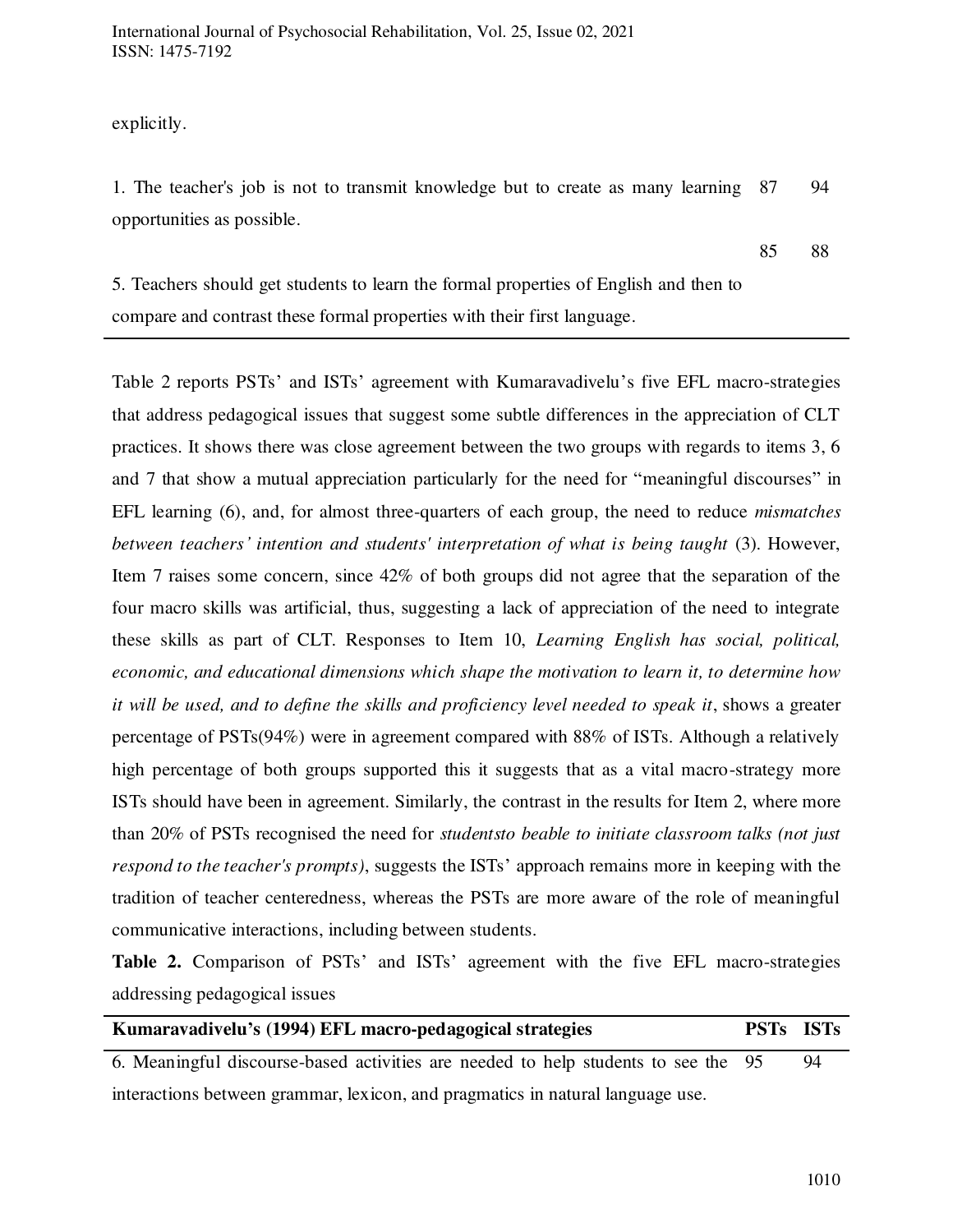10. Learning English has social, political, economic, and educational dimensions, 94 88 which shape the motivation to learn it, to determine how it will be used, and to define the skills and proficiency level needed to speak it.

3. Mismatches between teachers' intention and students' interpretation of what is 73 71 being taught should be reduced.

2. Students should initiate classroom talks (not just respond to the teacher's 73 94 prompts), such as by asking for clarification, by confirming, or by reacting, as part of teacher-student and student teacher interaction.

7. The separation between listening, reading, speaking, and writing is artificial. 58 58

4.2 Survey Part B – Response to Karavas-Doukas's (1996) Beliefs about Language Learning Inventory (BALLI)

This section reports the results of the PSTs' and ISTs' responses to the five sub-scales of the BALLI, namely: (1) group and pair work, (2) error correction, (3) place and importance of grammar, (4) the role of the teacher in the classroom and (5) the role and contribution of learners. Items that were presented in negative form in the survey,and so worded to reflect apreference for traditional pedagogy, are marked with an asterix.These percentage responses relate to the proportion of participants who showed they favoured traditional practice over communicative language teaching practices.

*Group- and pair- work* 

Table 3 presents the comparison of the two groups' beliefs about the use of group and pair work in the EFL classroom.

**Table 3.**Comparison of PSTs' and ISTs' attitudes to group- and pair-work(Subscale 1)

| <b>CLT</b> Principles<br>Group and pair-work                               | PSTs ISTs |      |  |  |  |  |
|----------------------------------------------------------------------------|-----------|------|--|--|--|--|
| 2. Group work activities are essential in providing opportunities for 96.2 |           | 90.9 |  |  |  |  |
| cooperative relationships to emerge and in promoting genuine interaction   |           |      |  |  |  |  |
| among students.                                                            |           |      |  |  |  |  |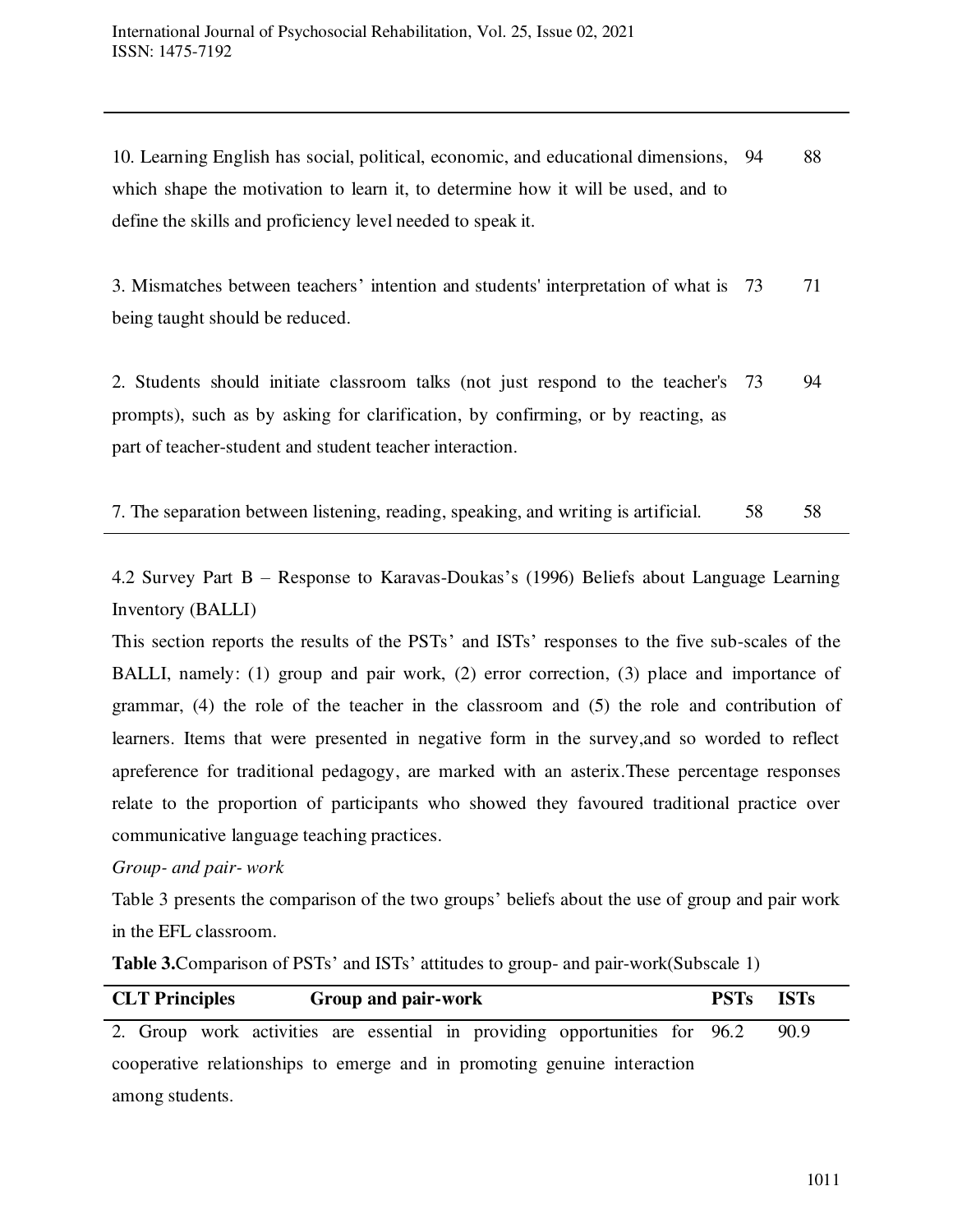9. Group work allows students to explore problems for themselves and thus have some measure of control over their own learning. It is, therefore, an 94.9 93.9 invaluable means of organising classroom experience.

| *22. Group work activities have little use because it is very difficult for 67                                                                                                                             | 69.7 |
|------------------------------------------------------------------------------------------------------------------------------------------------------------------------------------------------------------|------|
| teachers to monitor the students' performance and prevent them from using                                                                                                                                  |      |
| their mother tongue.                                                                                                                                                                                       |      |
| $\sim$ $\sim$ $\sim$ $\sim$ $\sim$ $\sim$ $\sim$ $\sim$<br>$\sim$ $\sim$<br>$\mathbf{a}$ , and $\mathbf{a}$ , and $\mathbf{a}$ , and $\mathbf{a}$ , and $\mathbf{a}$ , and $\mathbf{a}$ , and $\mathbf{a}$ |      |

|                         | *13. Group work activities take too long to organise and waste a lot of 40.5 |  |  |  |  |  | 60.6 |
|-------------------------|------------------------------------------------------------------------------|--|--|--|--|--|------|
| valuable teaching time. |                                                                              |  |  |  |  |  |      |

These results revealed that both PSTs and ISTs generally held positive attitudes to using group and pair work in their teaching with regards to it (2)*providing opportunities for cooperative relationships to emerge and in promoting genuine interaction among students* and (9)*allowing students to explore problems for themselves to have some measure of control over their own learning*. But their attitudes were less positive to the negative Item 22, where approximately 70% of both groups agreed that *group work activities have little use because it is very difficult for teachers to monitor the students' performance and prevent them from using their mother tongue.*  This raises a very well-recognised issues for language teachers in needing to facilitate students' use of the target language and minimise their interactions in their first language and the current consideration of translanguaging(Kleyn& Garcia, 2019). Moreover, responses to negative Item 13 showed PSTs to be more supportive of group work.Only 40% agreed it wasted time compared with 60% of ISTs. Thus, these responses suggest the ISTs preferred whole class teaching because it was easier to manage and control students' behaviour.

# *Error correction*

Table 4 summarises the two groups' views on error correction. This subscale contained four items, two of which were written negatively (1 and 10).The majority of both thePSTs and ISTs believed that *teachers' feedback must be focussed on communication effectiveness rather than linguistic form of the students' responses* (6) as in traditional pedagogy. However, at the same time the majority of both groupsagreed with the statement that *teachers should correct all grammatical errors students make. If errors are ignored, this results in imperfect learning*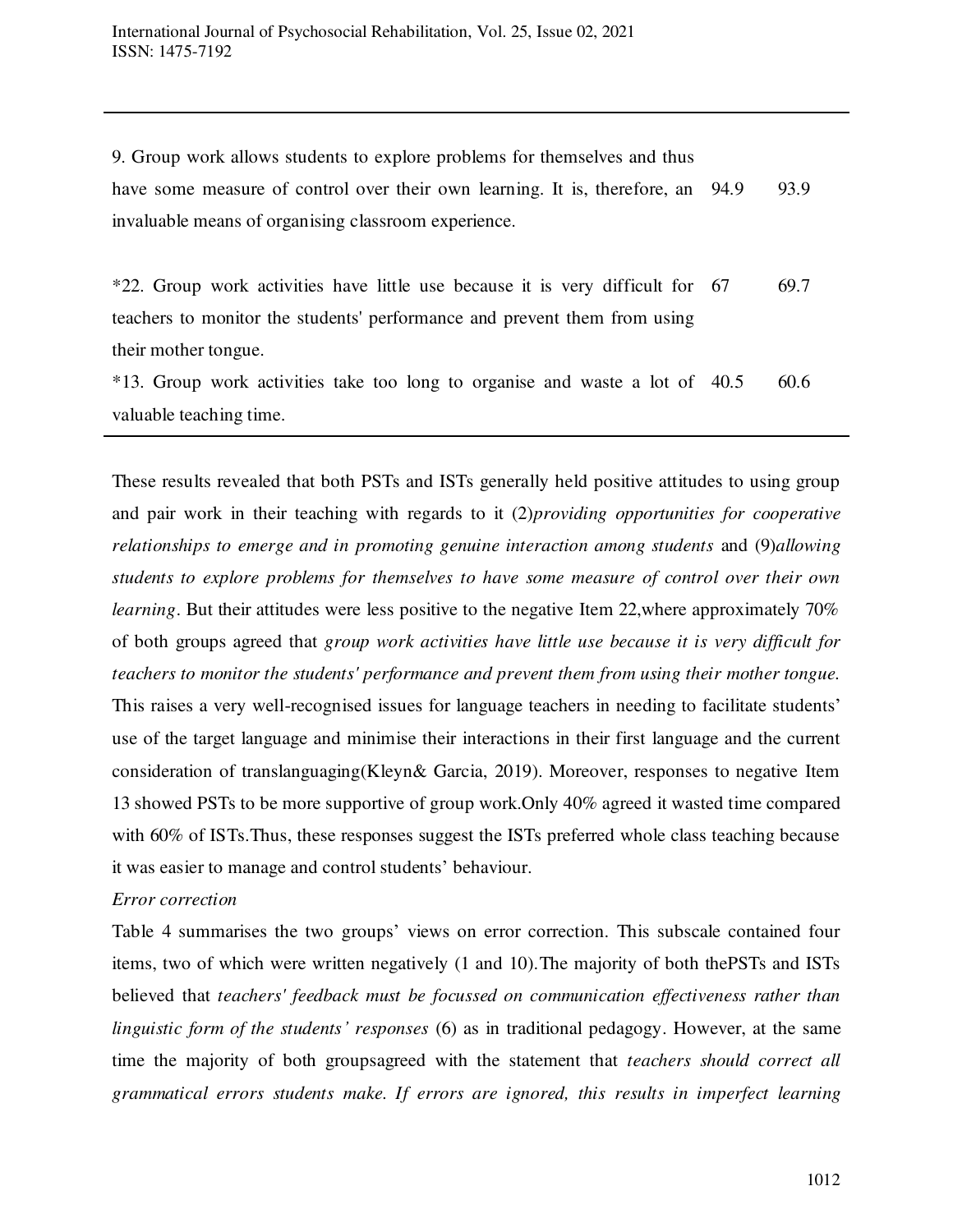*believed that teachers should focus on error correction* (10). This preference for correcting errors was also evident in their responses to Item 1 although the differences in percentages, as with Item 10, show around ten percent less PSTs in agreement. Nevertheless, it confirms their view that *grammatical is a most important criterion by which language performance should be judged*. This is reinforced by their responses to Item 14 where only approximately forty percent of each group agreed that *since errors are a normal part of learning much correction is a wasteful of time*, thus showing the majority were not espousing a CLT philosophy.

**Table 4.**Items in positive attitudes towards error correction (Subscale 2)

| <b>CLT Principles</b><br><b>Error correction</b>                                  | <b>PSTs</b> | <b>ISTs</b> |
|-----------------------------------------------------------------------------------|-------------|-------------|
| 6. For students to become effective communicators in English, the teachers'       | 88.6        | 97.0        |
| feedback must be focussed on communication effectiveness and not the              |             |             |
| linguistic form of the students' responses.                                       |             |             |
|                                                                                   |             |             |
| *10. Teachers should correct all grammatical errors students make. If errors 83.5 |             | 93.9        |
| are ignored, this results in imperfect learning.                                  |             |             |
|                                                                                   |             |             |
| *1. Grammatical correctness is a most important criterion by which 79.7           |             | 87.9        |
| language performance should be judged.                                            |             |             |
|                                                                                   |             |             |
| 14. Since errors are a normal part of learning much correction is a wasteful 43   |             | 42.4        |
| of time.                                                                          |             |             |

# *Place and importance of grammar*

Subscale 3 of the BALLI concerned teachers' attitudes towardsthe place and importance of grammar. As shown in Table 5, of the six statements, three were writtennegatively. Importantly, these resultstend to support a similar attitude towards CLT as with Subscale 2 but implythere may be some lack of knowledge about the difference between the traditional grammar translation approach to EFL compared with the pedagogical change required for CLT. This is also supported by these data suggesting some contradictionin their views about the changes in practice required by CLT in relation to grammar instruction.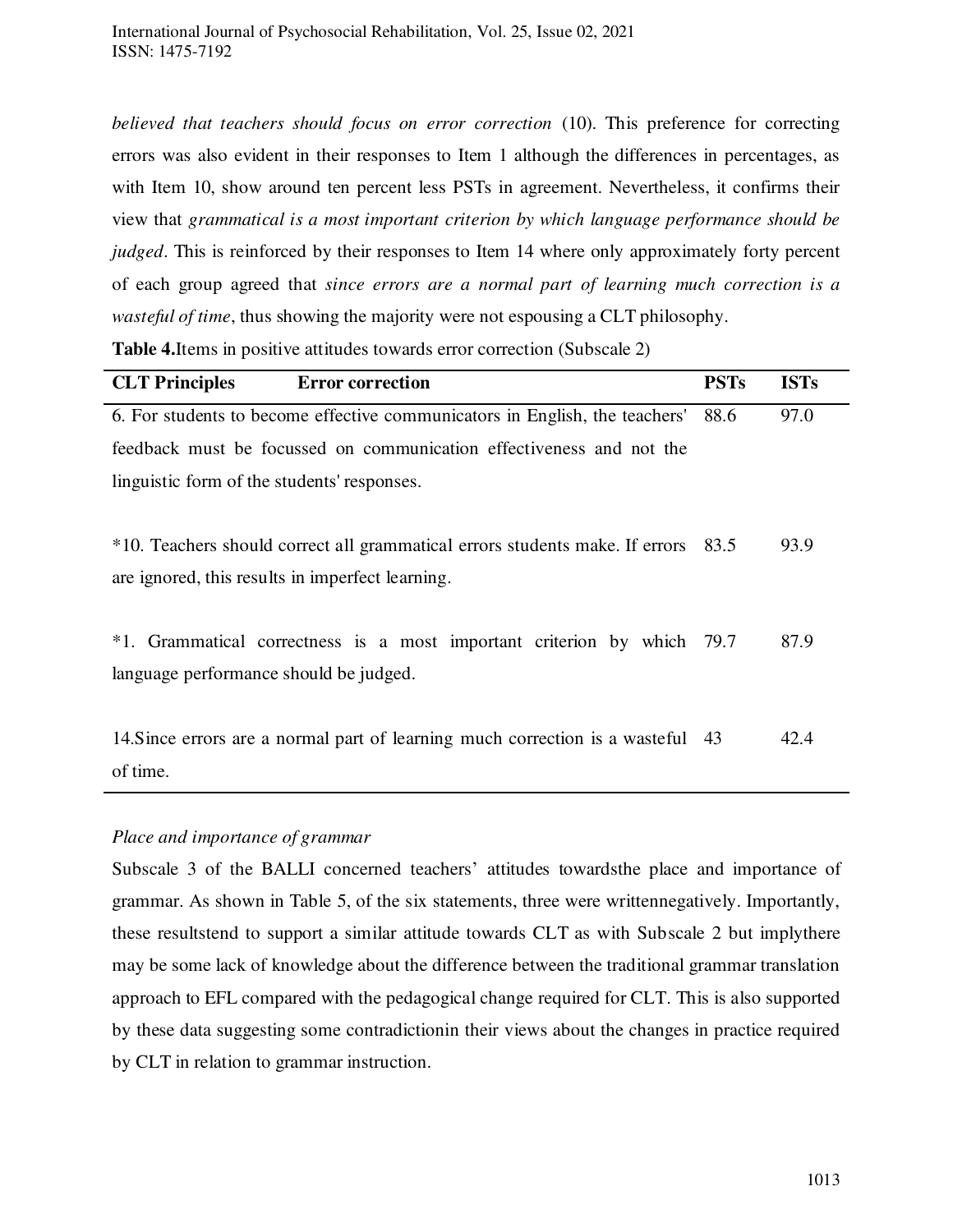| <b>CLT Principles</b>                       | Place and importance of grammar                                                          | ${\bf P}$      | <b>IS</b>         |
|---------------------------------------------|------------------------------------------------------------------------------------------|----------------|-------------------|
|                                             |                                                                                          | S              | T                 |
|                                             |                                                                                          | T              | $\mathbf{s}$      |
|                                             | 18. For most students, English is acquired most effectively when it is used as a vehicle | 9              | 97                |
|                                             | for doing something else and not when it is studied in a direct or explicit way.         | 2.             |                   |
|                                             |                                                                                          | 4              |                   |
| *23. Direct teaching of rules is essential. |                                                                                          | 8              | 97                |
|                                             |                                                                                          | 8.             |                   |
|                                             |                                                                                          | 6              |                   |
| *15. CLT leads to fluency but inaccuracy.   |                                                                                          | 7              | 84                |
|                                             |                                                                                          | 2.             | $\boldsymbol{.8}$ |
|                                             |                                                                                          | $\overline{2}$ |                   |
|                                             | *17. Rules need to be mastered to communicate effectively.                               | 6              | 75                |
|                                             |                                                                                          | 9.             | $\boldsymbol{.8}$ |
|                                             |                                                                                          | 6              |                   |
|                                             | 12. Knowledge of rules of a language does not guarantee ability to use the language.     | 6              | 81                |
|                                             |                                                                                          | $\theta$ .     | $\boldsymbol{.8}$ |
|                                             |                                                                                          | 8              |                   |
|                                             | 3. Grammar is taught only as a means to an end, not an end in itself.                    | $\overline{4}$ | 63                |
|                                             |                                                                                          | 4.             | .6                |
|                                             |                                                                                          | 3              |                   |

|  |  |  | <b>Table 5.</b> Items in positive attitudes towards the place and importance of grammar (Subscale 3) |  |  |
|--|--|--|------------------------------------------------------------------------------------------------------|--|--|
|--|--|--|------------------------------------------------------------------------------------------------------|--|--|

The majority of both the PSTs and ISTs believed that *for most students, English is acquired most effectively when it is used as a vehicle for doing something else and not when it is studied in a direct or explicit way* (18) in keeping with CLT. However, this conflicts with their very high percentage agreement with Item 23 that *Direct teaching of rules is essential.* Further evidence of their preference for more traditional pedagogy is reflected in both groups' support for the view that *CLT leads to fluency but inaccuracy (Item 15,* although fewer than three quarters of the PSTs took this view compared with 85% ofISTs. But with regards to the need to master rules to communicate effectively (Item 17), between 70% and 75% of PSTs and ISTs respectively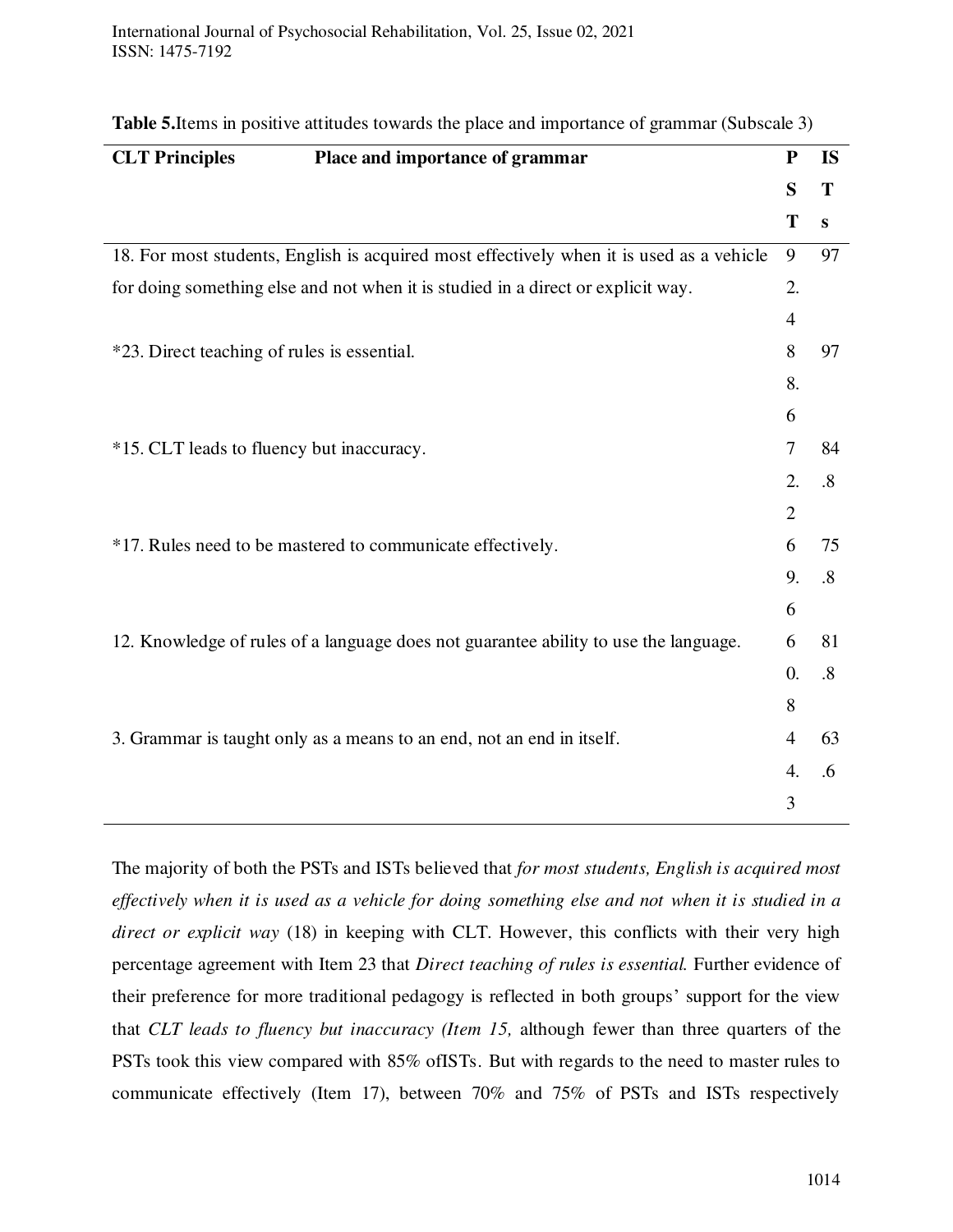agreed, suggesting they had more insight into the principles of CLT in relation to this. Responses to the remaining two items showed a twenty percent difference in agreement between the two groups. PSTs seem less sure that *knowledge of rules of a language does not guarantee ability to use the language* (Item 12) (61% versus 82%), and similarlymuch less sure that *grammar is taught only as a means to an end, not an end in itself*(44% versus 64%). However, that also suggests that ISTs are not sufficiently prepared to supervise PSTs, who are being expected to implement CLT.

# *The role of the teacher in the classroom*

The teacher's role in the classroom was the focus of Subscale 4, where there were there were four items with two written in the negative i.e. more representative of traditional practice. Again, when responses to Item 16 and Item 7 are compared there appears to be a lack of clarity in their ability to differentiate traditional practice from CLT. The majority of both groups agreed that *the teacher as a transmitter of knowledge is only one of the many different roles s/he must perform during the course of a lesson,* however, there was much less agreement from PSTs regarding Item 7: *the teacher as 'authority' and 'instructor' is no longer adequate to describe the teacher's role in the language classroom* (87.3% versus 67%). While only 12% less ISTs agreed with this, since they are the supervising or mentor teachers it suggests a gap in knowledge about CLT in practice. Both groups' responses to the remaining two items, 19 and 21, also reflect a majority support for a more traditional approach to teaching EFL, with Item 21 there were 13% fewer PSTs agreed that *students do their best when taught as a whole class by the teachers. Small group work may occasionally be used to vary the routine, but it can never replace sound formal instruction by a competent teacher*.

| <b>CLT Principles</b> | The role of the teacher in the classroom                               | <b>PSTs</b> | <b>ISTs</b> |
|-----------------------|------------------------------------------------------------------------|-------------|-------------|
|                       | 16. The teacher as a transmitter of knowledge is only one of the many  | 87.3        | 93.9        |
|                       | different roles s/he must perform during the course of a lesson.       |             |             |
|                       | *19. The role of the teacher in the language classroom is to impart 86 |             | 84.8        |
|                       | knowledge through activities such as explanation, writing, and         |             |             |
| example.              |                                                                        |             |             |

**Table 6.**Items in positive attitudes towards the role of the teacher in the classroom(Subscale 4)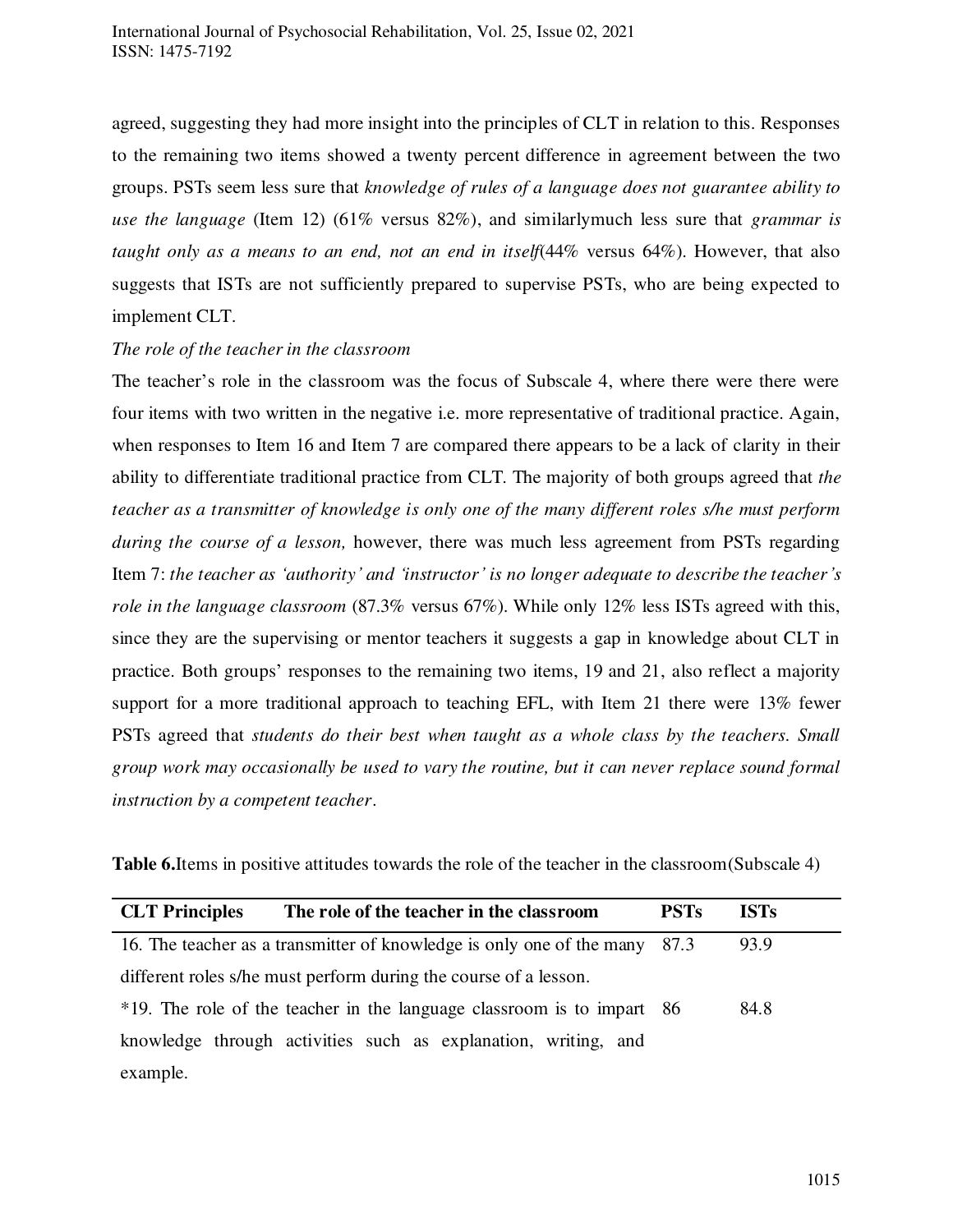\*21. Students do their best when taught as a whole class by the 77.2 90.9 teachers. Small group work may occasionally be used to vary the routine, but it can never replace sound formal instruction by a competent teacher.

7. The teacher as 'authority' and 'instructor' is no longer adequate to 67 describe the teacher's role in the language classroom. 81.8

## *The role and contribution of learners*

The remaining Subscale (5) deals with teachers' views about the role and contribution of the learner. This focuses on how CLT translates to into classroom practice compared with traditional pedagogy with items 4, 5 and 11 supporting traditional EFL teaching practices.

**Table 7.**Items in positive attitudes towards the role and contribution of learners in the learning process (Subscale 5)

| <b>CLT</b> Principles<br>Role and contribution of learners               | <b>PST</b> | <b>ISTs</b> |
|--------------------------------------------------------------------------|------------|-------------|
| 20. Tasks and activities should be negotiated and adapted to suit the    | 97.5       | 100         |
| students' needs rather than imposed on them.                             |            |             |
|                                                                          |            |             |
| 24. A textbook alone is not able to cater to all the needs and interests | -94.9      | 100         |
| of the students. The teacher must supplement the textbook with other     |            |             |
| materials and tasks so as to satisfy the widely differing needs of the   |            |             |
| students.                                                                |            |             |
|                                                                          |            |             |
| 8. The student-centred approach to EFL teaching encourages 92.4          |            | 87.9        |
| responsibility and self-discipline and allows each student to develop    |            |             |
| his/her full potential.                                                  |            |             |
| *11. It is impossible in a large class of students to organise your 79.7 |            | 97          |
| teaching so as to suit the needs of all.                                 |            |             |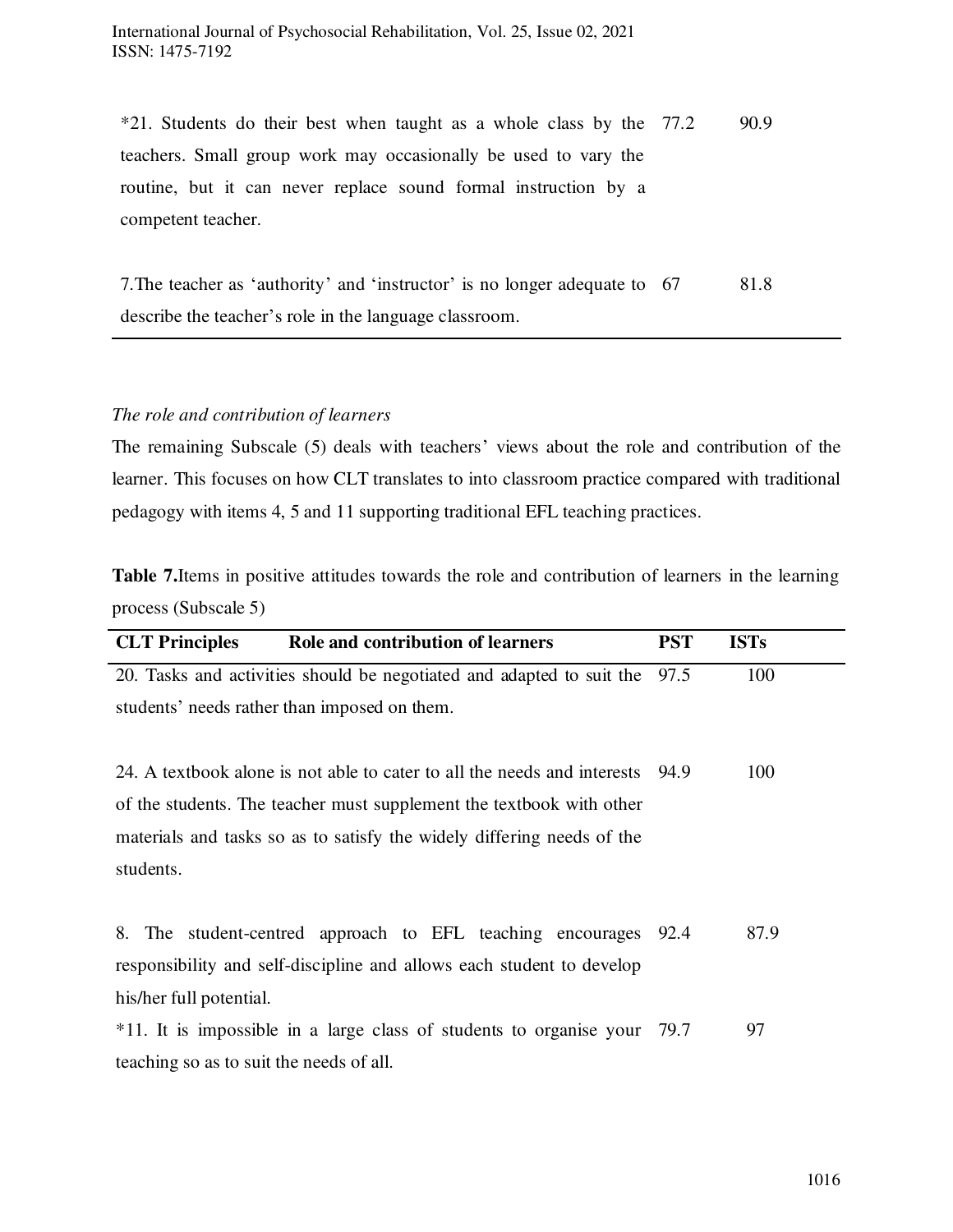| *4. Since the students come to EFL classrooms with little or no 70.9        | 69.7 |
|-----------------------------------------------------------------------------|------|
| knowledge of English, they are in no position to suggest what the           |      |
| content of the lesson should be or what activities would be useful.         |      |
| *5. Training students to take responsibility for their own learning is 53.2 | 78.8 |
| futile since students are not used to such a CLT approach.                  |      |

For items 8, 20 and 24, the level of agreement ranged between 87.9% and 100% across both groups. This, suggests strong support for teachers both negotiating and adapting the learning experiences with students and supplementing the textbook with a range of alternative resources to suit their needs, besides using a student-centred approach. However, their responses to the remaining items 3, 4 and 11, which are couched in negative terms, show some variation in their views. While seventy percent of both groups agreed that because students lacked knowledge of English they would not be able to *suggest what the content of the lesson should be or what activities would be useful*, almost all ISTs, compared with 80% of PSTs, agreed *it is impossible in a large class of students to organise teaching so as to suit the needs of all*. However, PSTs were almost equally divided, compared with almost 80% of ISTs, in taking the view that *training students to take responsibility for their own learning is futile since students are not used to such a CLT approach.*

## **4 Discussion**

Through a case study approach this research investigated Libyan pre-service and in-service teachers' perceptions of postmethod EFL pedagogy by surveying their extent of agreement with Kumaravadivelu's EFL macro pedagogical strategies and Karavas-Doukas's (1996) Beliefs about Language Learning Inventory (BALLI). Their survey responses provided insights into their current knowledge, practice and beliefs about EFL pedagogy in the light of the current shift to a more social constructivist approach to language learning where making meaning through authentic language use is paramount. Overall, their responses showed some contradictions in their views about traditional EFL pedagogy and the CLT approach, which imply a lack of depth of knowledge about how CLT is evidenced in practice.

With respect to Kumaravadivelu's EFL macro pedagogical strategies, the vast majority of both groups agreed with each of the five EFL macro-strategies that described what EFL teachers should be doing when implementing CLT. These related to developing learner autonomy, the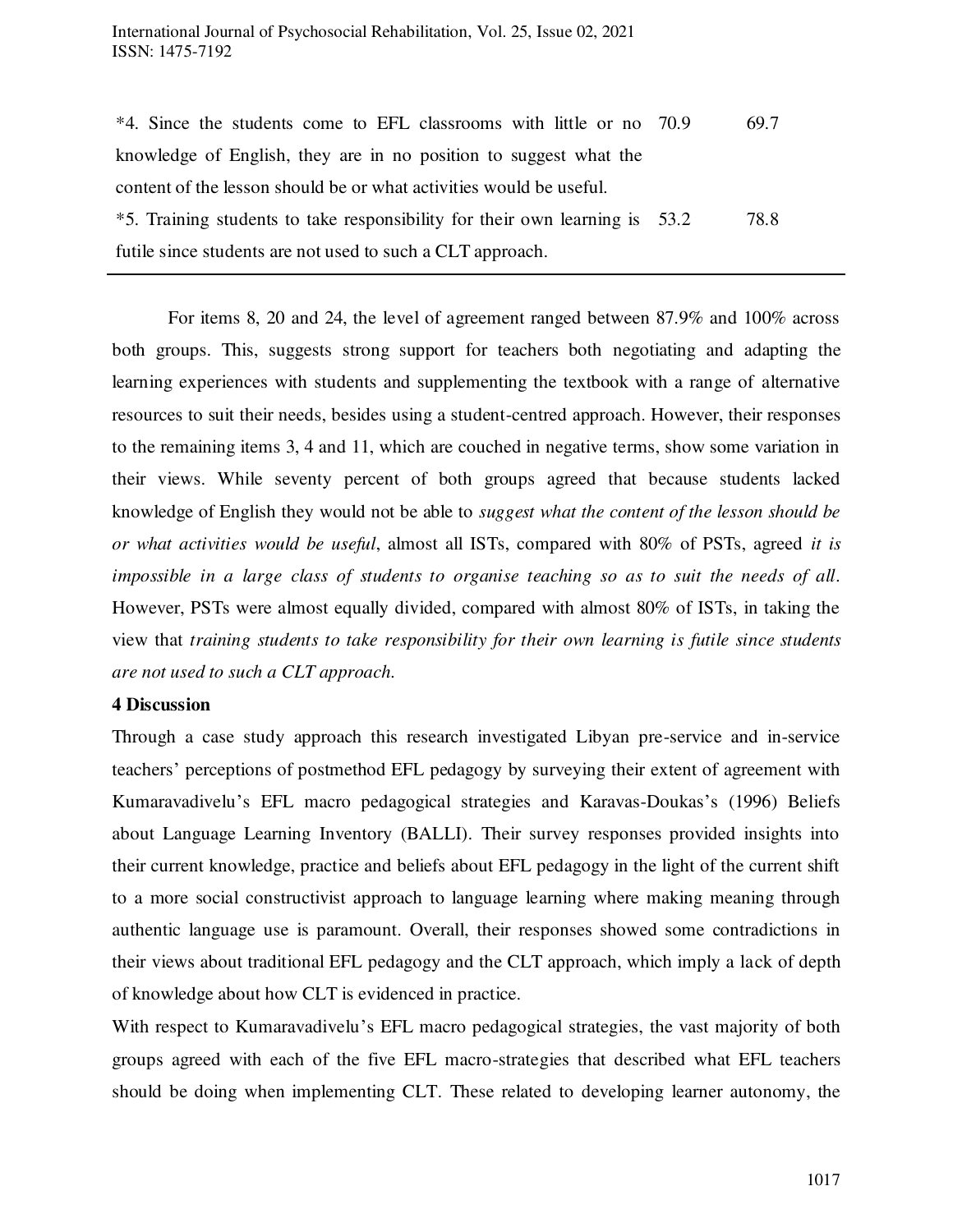importance of raising students' awareness of comparative cultural knowledge, and facilitating their ability to infer grammatical rules through their authentic use of the language. They also included the need to create a range of learning opportunities rather than focus on the transmission of knowledge in their teaching,besides having students learn and compare the formal properties of their L1 and L2 as part of their learning. In comparison, their responses to the five EFL macro-strategies that described typical pedagogical issues in EFL showed some contradiction in their understanding. This implied a lack of depth in their grasp of how CLT ideally occurs in practice. Although, almost all agreed that meaningful discourse-based activities were necessary and that learning English involves different dimensions that both determine the language use, and defines the skills and proficiency level needed to speak it in line with CLT, their remaining responses were less appreciative this approach. For instance, over a quarter of both groups disagreed that mismatches between teachers' intention and students' interpretation of what is being taught should be reduced. In addition, less than two-thirds of each group recognised that from the perspective of CLT that teaching each of the four macros skills separately was artificial. On the otherhand,the ISTs appeared more supportive of students initiating dialogue during the lesson as opposed to merely responding to teachers' prompts, yet almost all PSTs and ISTs had recognised the importance of students needing to use the language for meaningful purposes.

Thus, overall both groups'knowledge and beliefs in relation to the teaching of EFL suggested a lack of depth in putting CLT into practice and some confusion. The results of the BALLI revealed that both PSTs and ISTs held contradictory views, thus providing weak support for the implementation of CLT. Their varied responses showed a lack of connection between how theory is evidenced in practice and vice versa to be able to clearly differentiate between the traditional method and CLT. The importance of integrating the four macro skillsthrough involving students in purposeful interactive, authentic language use in keeping with CLT, thereforeappeared weak. Their seemingly stronger focus on teaching as opposed to students' language learning was borne out in their lack of awarenessof howwhen the gap is narrowed between teacher intention and learner interpretation, the chances of reaching successful learning outcomes becomes greater.However, in contrast more than half of the PSTs and ISTsagreed withimplementing group- and pair-work activities, and acknowledged differences in the related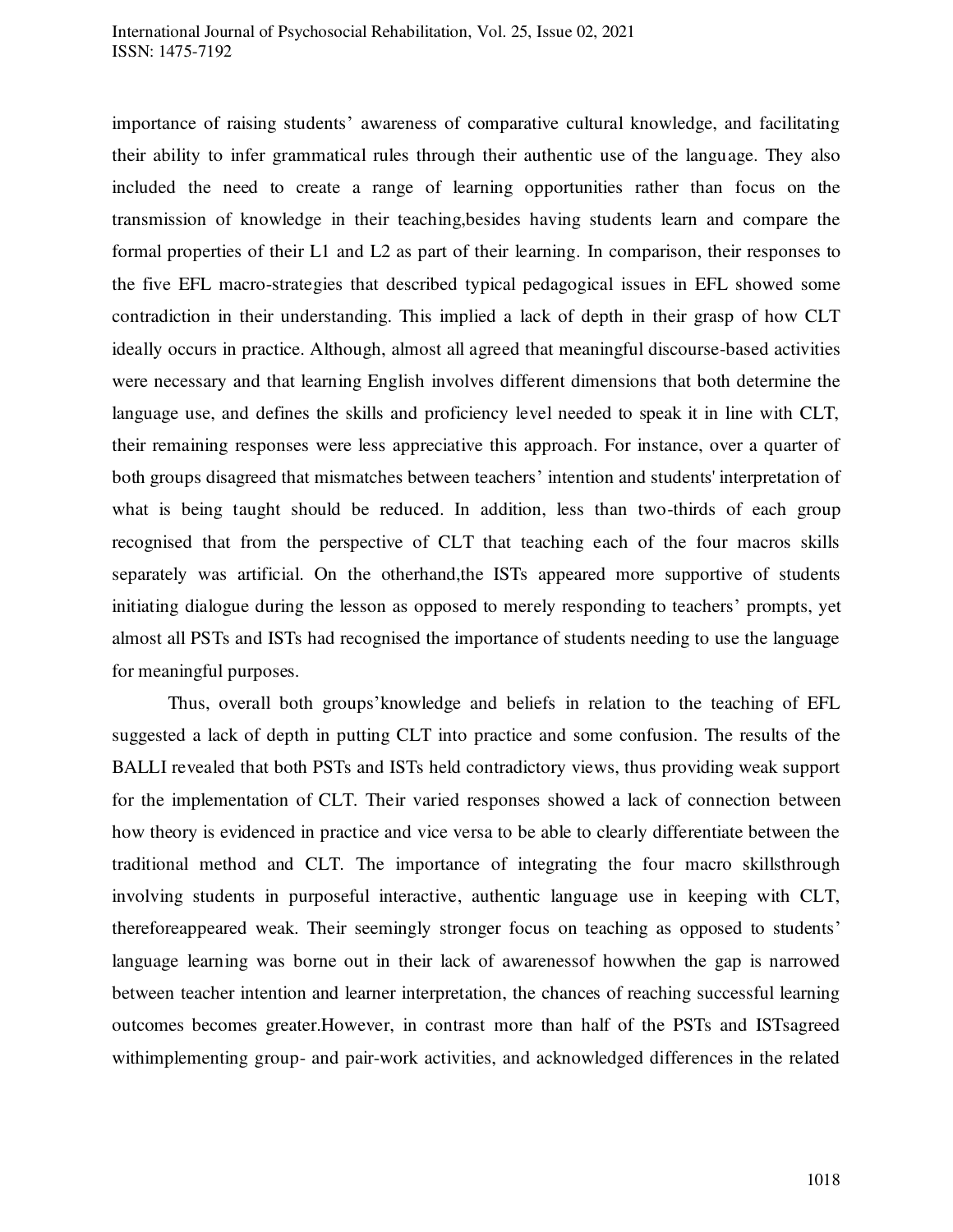roles of teacher and learner,but at the same time correction of errors, including grammar was generally seen as a priority.

Previous studies that used the same beliefs scale with PSTs (Yilmaz 2018) and ISTs (Amin 2016; Ibrahim and Ibrahim 2017; LashgariJamali and Yousofi 2014; Mangubhai et al. 1998; Sanderson2013) also found that teachers held contradictory views towards CLT.But they still argued that the teachers held positive beliefs towards CLT.

The results also showed inconsistencies in both PSTs' and ISTs'beliefs aboutthe role of teachers and learners in the classroom and dialogic learning experiences. While, they supported the ideas of a student-centred approach, they disagreed that learners should be independent and should take responsibility for their own learning. Similarly, both PSTs and ISTs supported the use of pair-work and group-work although they also saw it as time wasting and their preference was to teach the whole class. Such contradictions were also found by Lashgari et al.(2014), where Iranian EFL teachers acknowledged that students' errors were part of learning,yet they also preferred to correct themwhen they occurred during the process of learning grammar or when they were evident in conversation. A further anomaly was that both groupsagreed thatmerely knowing grammatical rules does not guarantee accurate language use yet they still preferred to teach the rules directly, believing CLT leads to fluency not accuracy. Similar findings were reported in Mangubhai et al. (1998: 10) who argued that "the balance between accuracy and fluency in classroom activities needs to be worked out by teachers so that they reach a balanced view about these two aspects of language behaviour".

Debreli's (2012) research synergises with these findings and offers some additional insights into the variation in PSTs views. Although they believed pair-work and group-work, and paying attention to students' views, enhanced students' communication and the quality of teaching the reality of the classroom and school experience was seen as diminishing their practical beliefs. This is not surprising as in the Libyan context the EFL classes were large and the students had limited English proficiency. Thus, the ISTs preferred whole class teaching to more easily control students' behaviour and PSTs were also aware of this tension between trying to implement CLT under such circumstance.

## **5 Conclusion**

Teachers' beliefs and attitudes have been recognised over several decades as having an impact on their pedagogy and practice and this was confirmed by the present research. In exploring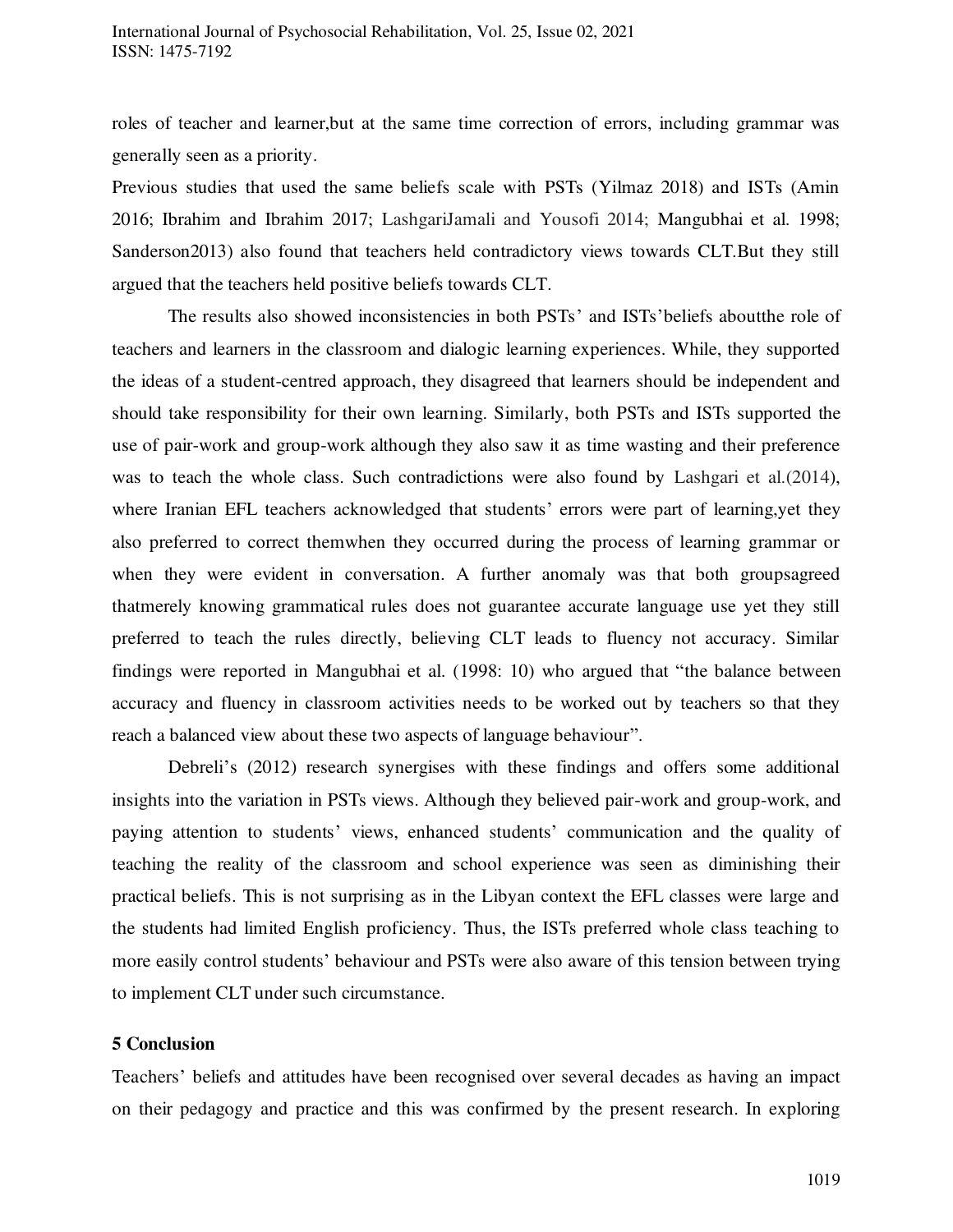PSTs' and ISTs'views on pedagogical macro skills and beliefs about CLT through survey the research found that the context for learning and the long established traditional pedagogical approach remained a powerful influence on trying to shift to implementing CLT. Both PSTs' and ISTs' responses showed a lack of depth of understanding of how CLT principles appear in practice and how they relate together to facilitate students' meaningful language use in comparison with traditional grammar translation method that is reliant on a text book.

Thus, the research also has implications for the participants' Initial Teacher Education program in considering how the practicum experience can be enhanced in the future, possibly by working more closely with ISTs to ensure their mutual expectations and provide professional development as necessary. While modern approaches to foreign language learning are included in the curriculum, including CLT, this does not emphasis social constructivism. On practicum PSTs follow the teacher instructional guide, which follows CLT principles, but the lack of depth of treatment of the approach in connecting theory to practice and vice versa, and the paradigmatic change in attitude that is required for effective change in practice is very challenging. Time on practicum is also limited in providing sufficient scope for learning to be transformative such that PSTs can decipher the pedagogical differences required to respond effectively to the content in the present survey.

Paradigmatic pedagogical change does not come easy and in this case background pedagogical knowledge seems to be at the surface level and fragmented. Therefore, to address the impact of the personal experience of the traditional information transmission view of learning of these participants there is a need for extensive professional learning, access to exemplars of practice and collaboration for those involved in Initial Teacher Education. This is necessary to maximise the relevance of PSTs practicum experience with respect to their exposure to and support for implementing CLT. However, this is a much greater challenge for developing countries because of the more difficult circumstances such as lack of resources, access to technology/Internet and the ability to draw upon experts in the field.

# **References**

Aloreibi, A., & Carey, M. D. (2017). English language teaching in Libya after Gaddafi. In R. Kirkpatrick (ed.), *English language education policy in the Middle East and North Africa* 93-114. Cham, Switzerland: Springer International.doi: 10.1007/978-3-319-46778-8\_7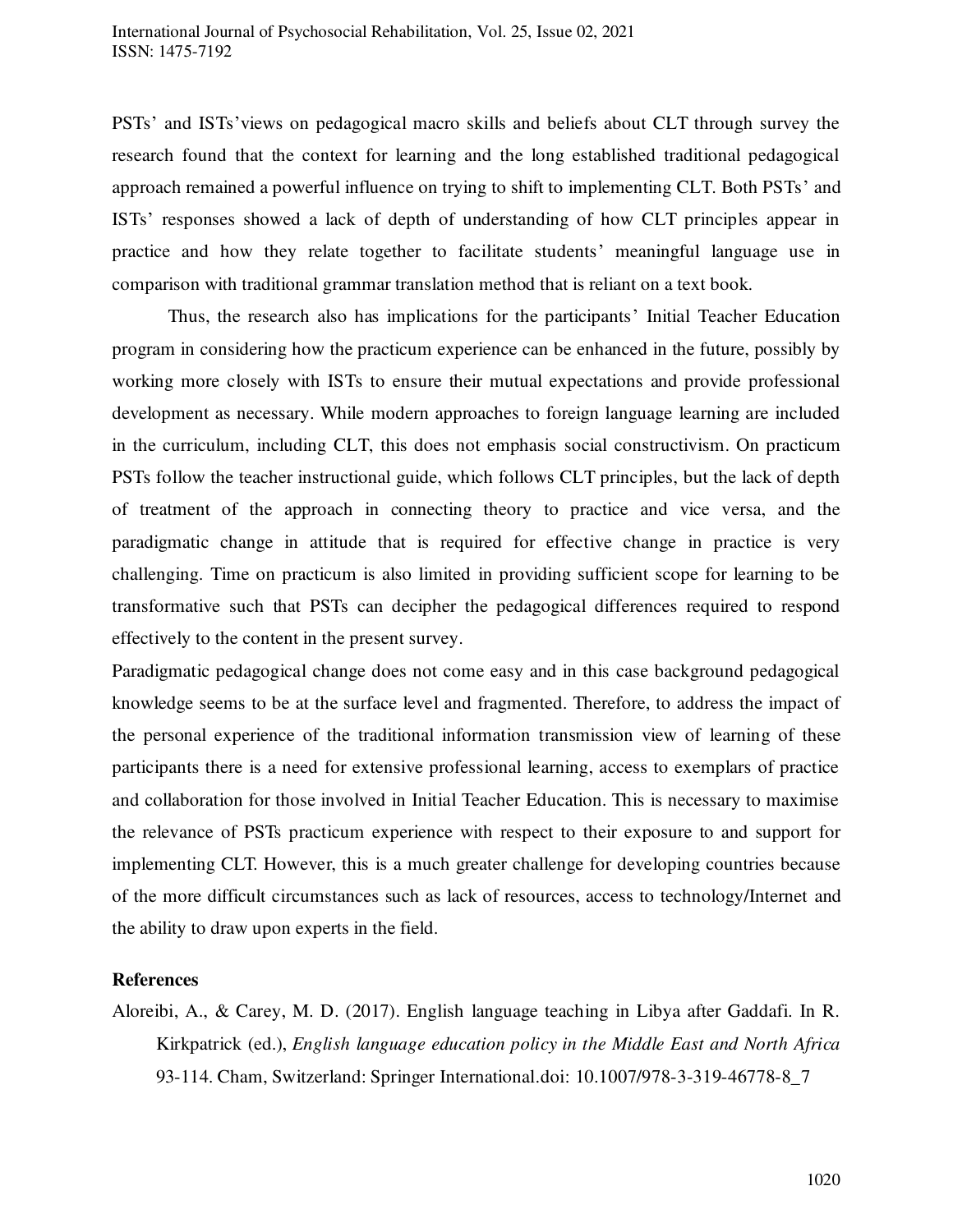- Amin, E. (2016). Teachers' attitudes towards communicative language teaching. *Int J of Humanities and Cultural Studies*, 1(1). 2167-2179. Retrieved from https://www.ijhcs.com/index.php/ijhcs/article/viewFile/2351/2160
- Asker, A. (2012). *Future self-guides and language learning engagement of English-major secondary school students in Libya: Understanding the interplay between possible selves and the L2 learning situation* Unpublished doctoral dissertation. University of Birmingham, UK.
- Assalahi, H. M. (2013). Why is the grammar-translation method still alive in the Arab world? Teachers' beliefs and its implications for EFL teacher education. *Theory and Practice in Language Studies*, 3(4). 589–599. doi: 10.4304/tpls.3.4.589-599
- Athawadi, A. (2019). Factors hindering the implementation of communicative language teaching in Libyan university English classes. *Euro J of English Language Teaching*, *4*(3). 60-74. doi: 10.5281/zenodo.2564001
- Debreli, E. (2012). Change in beliefs of pre-service EFL teachers about teaching and learning English as a foreign language throughout an undergraduate pre-service EFL teacher training program. *Procedia – Social and Behavioural Sciences*, *46*. 367-373. doi: [10.1016/j.sbspro.2012.05.124](https://doi.org/10.1016/j.sbspro.2012.05.124)
- Decker, L. E., &Rimm-Kaufman, S. E. (2008). Personality characteristics and teacher beliefs among pre-service teachers. *Teacher Ed Quarterly*, *35*(2). 45-64. Retrieved from [https://www.jstor.org/stable/23479223.](https://www.jstor.org/stable/23479223)
- Diallo, I. (2014). English in education policy shift in Senegal: From traditional pedagogies to communicative language teaching. *Int J of Pedagogies and Learning*, 9(2). 142-151. doi: 10.1080/18334105.2014.11082027
- GPCP (General People's Committee of Education),(2008). *The development of Education: National report of Libya. For the* Session *(48) of the International* Conference on Education. Geneva, 25–28 November 2008.
- Hayes, A. (2018). Tacit rejection of policy and teacher ambivalence: Insights into English language teaching in Bahrain through actors' perceptions. *TESOL Journal*, 9(1). 114- 137.doi: 10.1002/tesj.310
- Her, J. H. (2007). *The globalization of English: Its impact on English language education in the tertiary education sector in Taiwan* (Doctoral dissertation, The University of Waikato).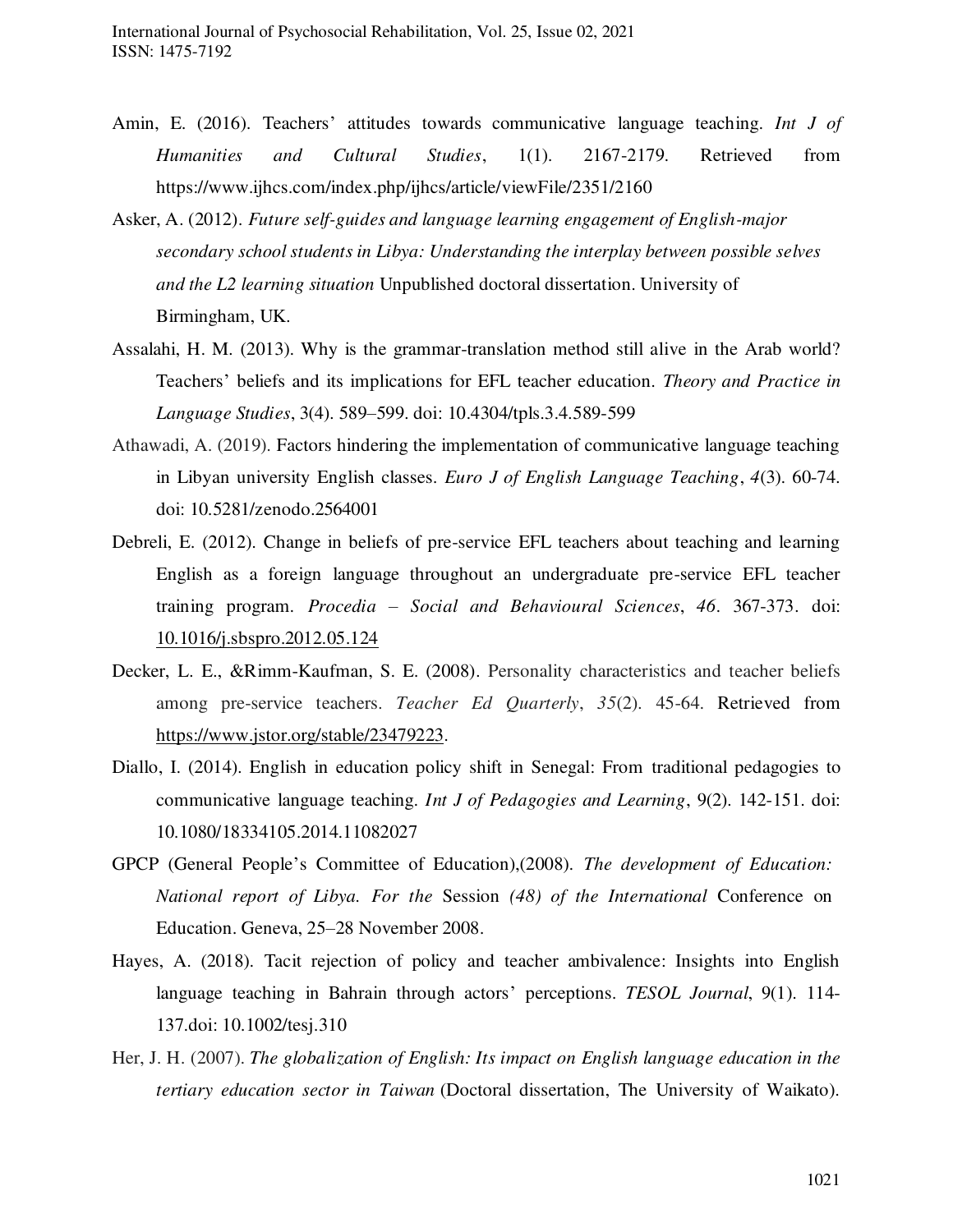#### Retrieved from the state of the state of the state of the state of the state of the state of the state of the state of the state of the state of the state of the state of the state of the state of the state of the state of

https://researchcommons.waikato.ac.nz/bitstream/handle/10289/2809/?sequence=1

- Horwitz, E. K. (1985). Using student beliefs about language learning and teaching in the foreign language methods course. *Foreign Language Annals*, *18*(4). 333-340.
- Ibrahim, M. K., & Ibrahim, Y. A. (2017). Communicative English language teaching in Egypt: Classroom practice and challenges. *Issues in Ed Research*,*27*(2). 285-313. Retrieved from http://www.iier.org.au/iier27/ibrahim.pdf
- Ingram, D. E., Kono, M., Sasaki, M., & O'Neill, S. (2009). *Fostering positive cross-cultural attitudes through language teaching*. Teneriffe, Queensland: Post Pressed.
- Johnson, D. (2015). A contextualized report on the impact of pre-service training on language teachers in Taiwan. In Christina. Gitsaki&Thomai. Alexiou (eds.), *Current Issues in Second/Foreign Language Teaching and Teacher Development Research and Practice* (20–34). Cambridge Scholars Publishing. Retrieved from <https://hdl.handle.net/10289/11430>
- Karavas-Doukas, E. (1996). Using attitude scales to investigate teachers' attitudes to the communicative approach.*ELT Journal*, 50(3), 187–198. doi: [10.1093/elt/50.3.187](https://doi.org/10.1093/elt/50.3.187)
- Kaymakamoğlu, S. E. (2018). Teachers' beliefs, perceived practice and actual classroom practice in relation to traditional (teacher-centered) and constructivist (learner-centered) teaching. *J of Edu and Lng, 7*(1). 29-37. doi: 10.5539/jel.v7n1p2
- Kleyn, T & Garcia, O. (2019). Translanguaging as an Act of Transformation: Restructuring teaching and learning for emergent bilingual students. In de Oliveria L. C. (ed.), *The handbook of TESOL in K12* (ed 1) (69-82). Hoboken, NJ: Wiley-Blackwell.
- Klieme, E., &Vieluf, S. (2009). Teaching practices, teachers' beliefs and attitudes. In Organisation for Economic Co-operation and Development, *Creating effective teaching and learning environments: First results from TALIS* (87-135). Paris, France: Author. Retrieved from http://www.oecd.org/berlin/43541655.pdf
- Kumaravadivelu, B. (1994). The post method condition: Emerging strategies for second/foreign language teaching. *TESOL Quarterly*, 28(1). 27-48. doi: 10.2307/3587197
- Lashgari, M., Jamali, F., &Yousofi, N. (2014). Investigating EFL teachers' attitudes toward CLT. *Int J of Basic Sciences & Applied Research*,3(3). 160-164.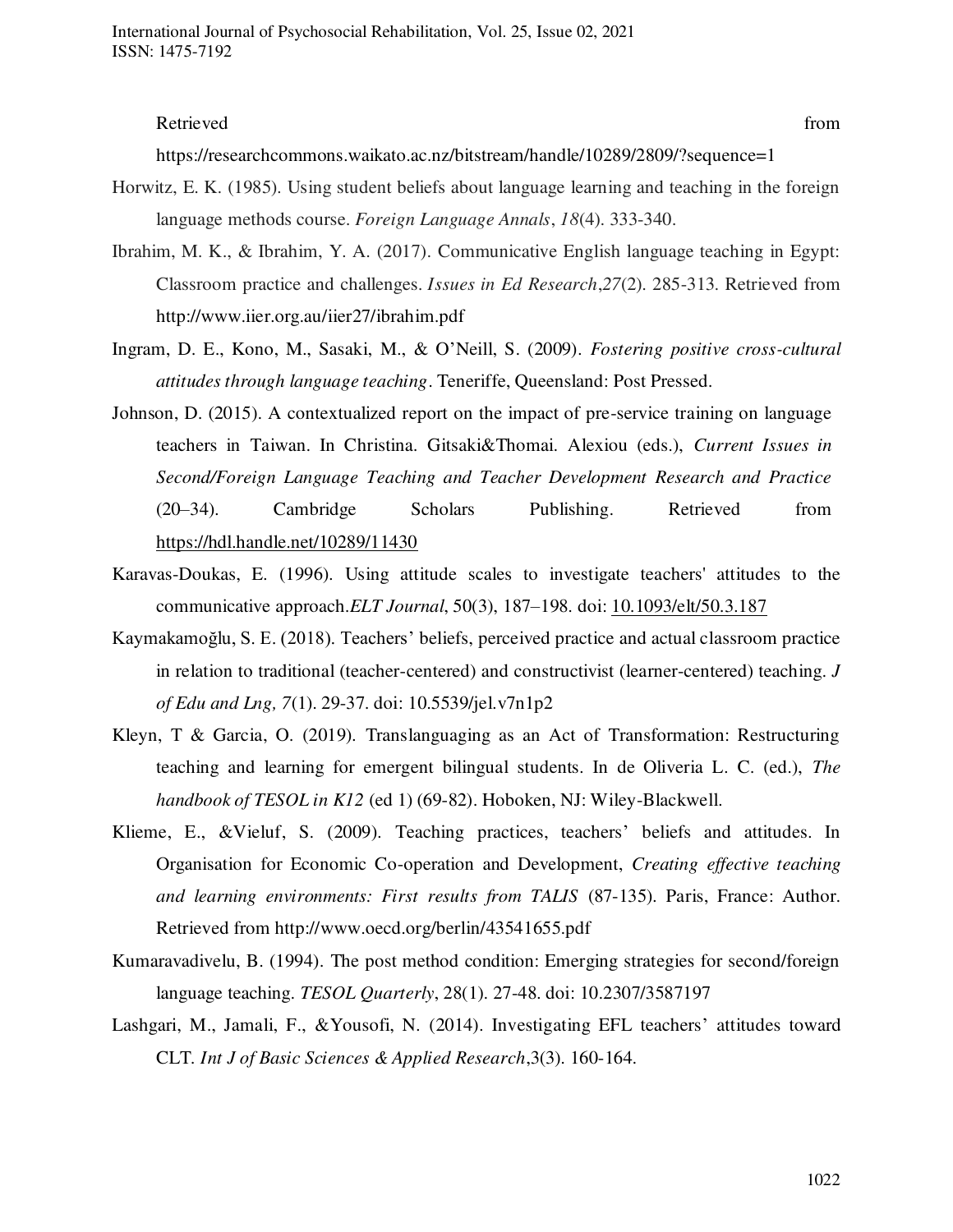- Li, D. (1998. "It's always more difficult than you plan and imagine": Teachers' perceived difficulties in introducing the communicative approach in South Korea. *TESOL Quarterly*, 32(4). 677-703.doi: 10.2307/3588000
- Mangubhai, F., Dashwood, A., Berthold, M., Flores, M., & Dale, J(1998). *Primary LOTE teachers' understandings and beliefs about communicative language teaching: Report on the first phase of the project*. Toowoomba, Queensland: Centre for Research into Language Teaching Methodologies.
- Mangubhai, F., Marland, P., Dashwood, A., & Son, J. B. (2007). Framing communicative language teaching for better teacher understanding. *Issues in Ed Research*, 17(1). 85-106.
- Mason, A., &Payant, C. (2019). Experienced teachers' beliefs and practices toward communicative approaches in teaching English as a foreign language in rural Ukraine. *TESOL Journal*, 10(1). 1-15.doi: 10.1002/tesj.377
- Ngoc, K & N Iwashita. (2012). A comparison of learners' and teachers' attitudes toward communicative language teaching at two universities in Vietnam. *University of Sydney Papers in TESOL*, 7, 25-49. Retrieved from <https://pdfs.semanticscholar.org/c545/b5aabbe098d1d96577beac0403fd75cb17c4.pdf>
- Onwuegbuzie, A. J., Witcher, A. E., Collins, K. M., Filer, J. D., Wiedmaier, C. D., & Moore, C. W.(2007). Students' perceptions of characteristics of effective college teachers: A validity study of a teaching evaluation form using a mixed-methods analysis. *Am Ed Research J*, 44(1). 113-160. doi: [10.3102/0002831206298169](https://doi.org/10.3102%2F0002831206298169)
- Orafi, S. M. S., & Borg, S. (2009). Intentions and realities in implementing communicative curriculum reform. *System*, 37(2). 243-253. doi: [10.1016/j.system.2008.11.004](https://doi.org/10.1016/j.system.2008.11.004)

Rahman, M. M., Singh, M. K. M., & Karim, A. (2019). Distinctive medium of instruction ideologies in public and private universities in Bangladesh. *J of Asian Englishes*, 22(2). 125-142. doi.org/10.1080/13488678.2019.1666493

Rahuma, F. (2016). *A study into teaching English grammar with reference to Tripoli University*Doctoral dissertation, Liverpool John Moores University, UK. Retrieved from http://researchonline.ljmu.ac.uk/id/eprint/4795/